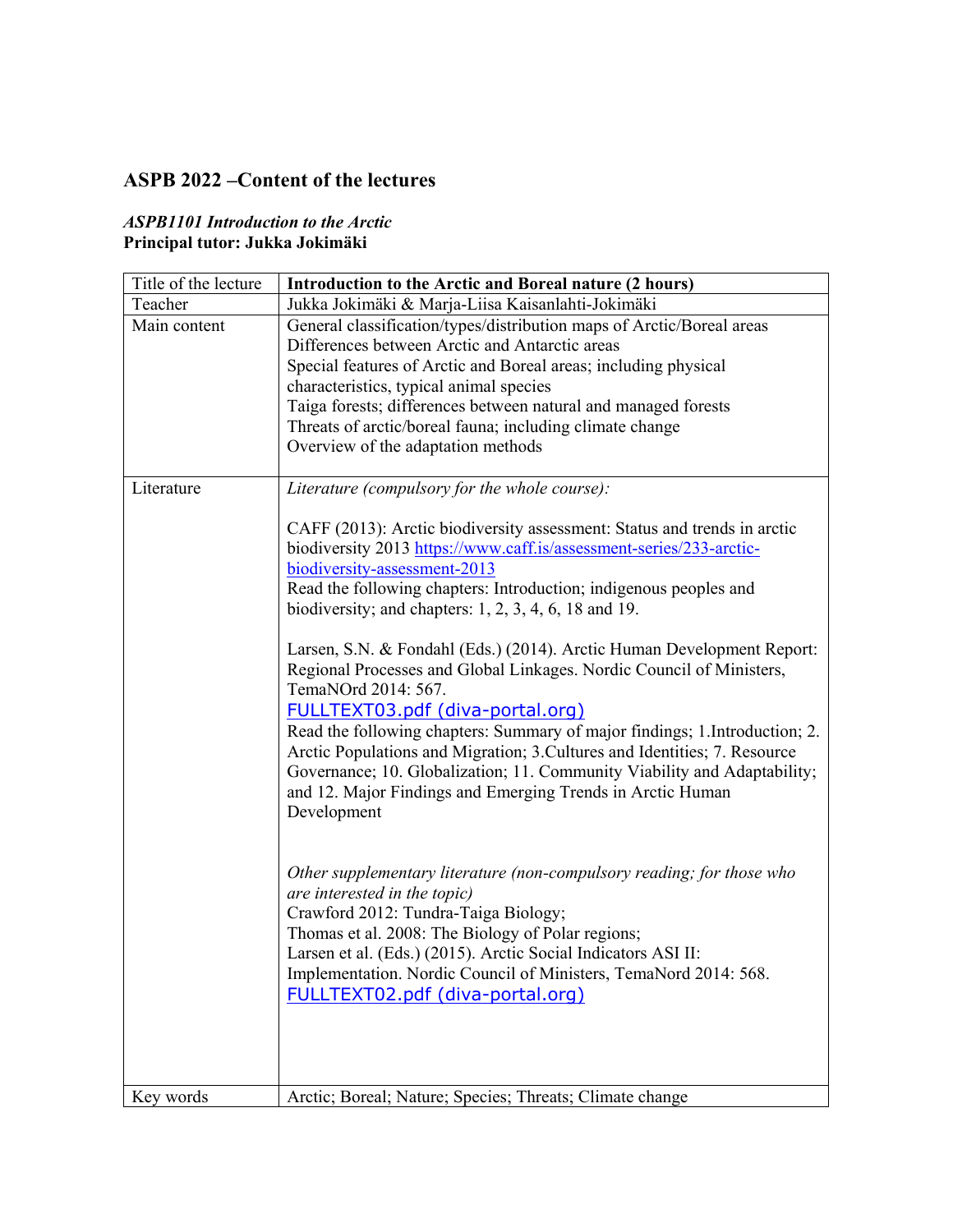| Title of the lecture | Natural resources in the northern areas (2 hours)                   |
|----------------------|---------------------------------------------------------------------|
| Teacher              | Jukka Jokimäki & Marja-Liisa Kaisanlahti-Jokimäki                   |
| Main content         | Amount, distribution and use of Arctic and Boreal natural resources |
| Literature           |                                                                     |
| Key words            | Natural resources (oil, gas, timber etc.)                           |
|                      | Conflicts between different land use practices                      |

| Title of the lecture | <b>Excursion to Ounasyaara and Visit to the exhibition of the Arktikum</b><br>(8 hours)                                                                                                              |
|----------------------|------------------------------------------------------------------------------------------------------------------------------------------------------------------------------------------------------|
| Teacher              | Jukka Jokimäki & Marja-Liisa Kaisanlahti-Jokimäki                                                                                                                                                    |
| Main content         | Natural history and use of arctic and boreal environments; Natural history<br>of Rovaniemi/Ounasvaara; forestry and recreational use of boreal<br>environments; boreal forest types and tree species |
| Literature           |                                                                                                                                                                                                      |
| Key words            | Arctic; Boreal; Nature; Species; Threats; Climate change                                                                                                                                             |

| Title of the lecture | <b>Introduction to the Arctic Societies</b>                                                                                                                                                                                                                                                                                                                                                                                                                                                                                                                                                        |
|----------------------|----------------------------------------------------------------------------------------------------------------------------------------------------------------------------------------------------------------------------------------------------------------------------------------------------------------------------------------------------------------------------------------------------------------------------------------------------------------------------------------------------------------------------------------------------------------------------------------------------|
|                      | North as space and place (2 hours)                                                                                                                                                                                                                                                                                                                                                                                                                                                                                                                                                                 |
| Teacher              | Anna Stammler-Gossmann                                                                                                                                                                                                                                                                                                                                                                                                                                                                                                                                                                             |
| Main content         | The aim of the lecture is to examine different definitions of the<br>Arctic/North from representational viewpoint - concepts, images,<br>discourses, views. The introduction gives also an overview of theoretical<br>paradigms in Arctic studies on societies (indigeneity, sustainable<br>development, vulnerability, resilience, adaptation) and local concepts of<br>space and human-nature relations                                                                                                                                                                                          |
|                      |                                                                                                                                                                                                                                                                                                                                                                                                                                                                                                                                                                                                    |
| Key words            | Space definitions and concepts; where and what is the Arctic? Homeland<br>and frontier; indigenous people, indigeneity; Social life of climate change<br>models; Concepts of sustainability, vulnerability, resilience, adaptation                                                                                                                                                                                                                                                                                                                                                                 |
|                      |                                                                                                                                                                                                                                                                                                                                                                                                                                                                                                                                                                                                    |
| Literature           | Armstrong, T., Rogers, G., Rowley, G. 1978. The circumpolar North. A<br>political and economic geography of the Arctic and sub-Arctic. London:<br>Methuen&Co.<br>Hamelin, L.E. 1979. Canadian Nordicity: It's your North, too. Montreal:<br>Harvest House.<br>Stammler-Gossmann, A. 2011. Re-bordering of the Russian North. Arctic<br>& Antarctic International Journal of Circumpolar Sociocultural Issues 5:<br>97-114.<br>Stammler-Gossmann, A. 2009. Who is indigenous? Construction of<br>'indigenousness' in Russian legislation. International Community Law<br>Review 11 (1), pp. 69-102. |

| Title of the lecture | Living in the cold: Rendered spaces and lived places (2 hours)                                                                                                                                                                                                                                                                  |
|----------------------|---------------------------------------------------------------------------------------------------------------------------------------------------------------------------------------------------------------------------------------------------------------------------------------------------------------------------------|
| Teacher              | Anna Stammler-Gossmann                                                                                                                                                                                                                                                                                                          |
| Main content         | The lecture is based on case studies conducted in different Arctic regions. It<br>explores spaces and places represented, sensed and experienced as a part of<br>everyday practices, local and regional perspectives, and as affiliated national<br>discourses. It looks at human adaptation to winter in northern communities, |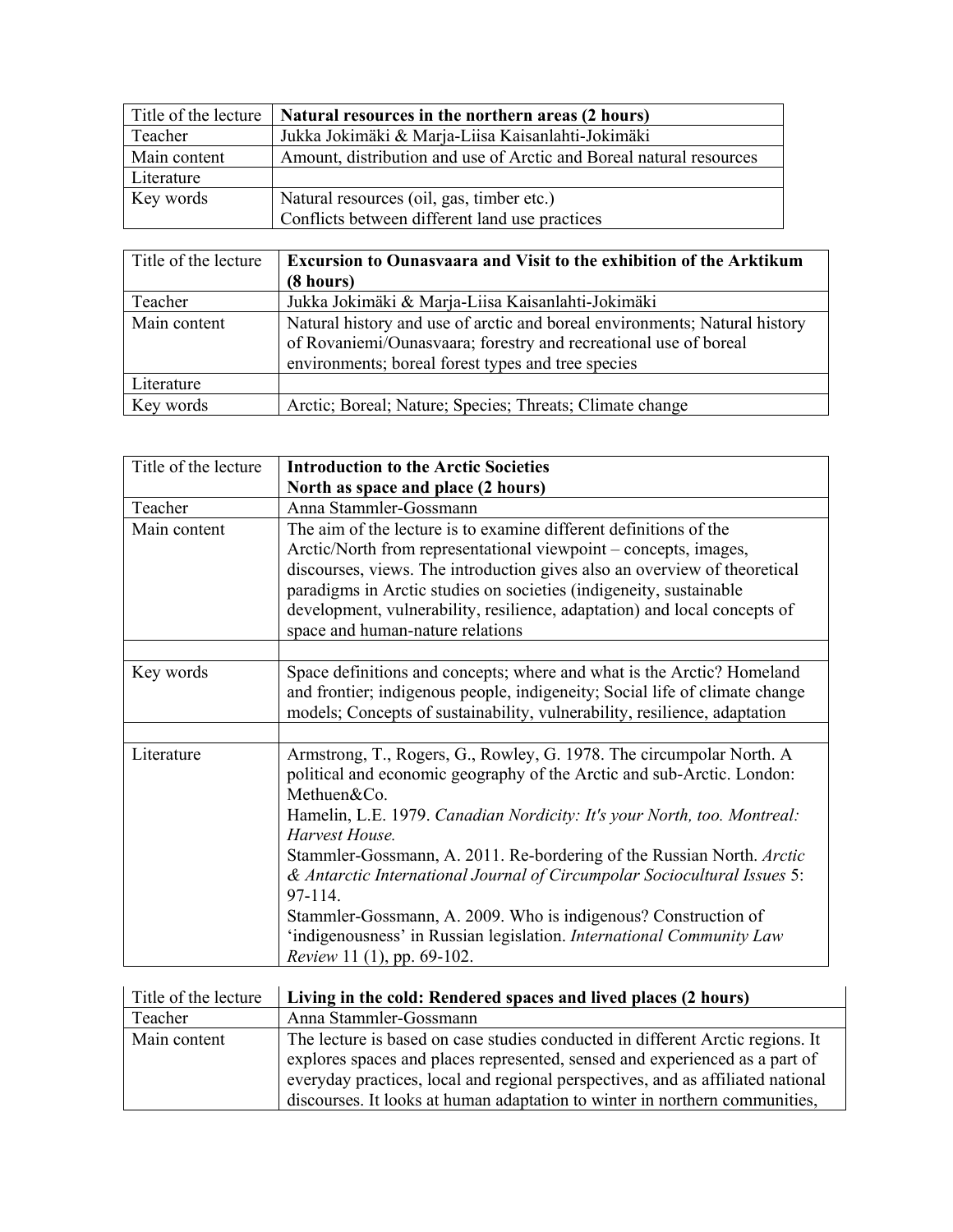|            | practical applications of coldness, uses of winter, environmental changes and<br>northern economies                                                                                                                                                                                                                                                                                                                                                                                                                                                                                                                                                                      |
|------------|--------------------------------------------------------------------------------------------------------------------------------------------------------------------------------------------------------------------------------------------------------------------------------------------------------------------------------------------------------------------------------------------------------------------------------------------------------------------------------------------------------------------------------------------------------------------------------------------------------------------------------------------------------------------------|
|            |                                                                                                                                                                                                                                                                                                                                                                                                                                                                                                                                                                                                                                                                          |
|            |                                                                                                                                                                                                                                                                                                                                                                                                                                                                                                                                                                                                                                                                          |
| Key words  | Arctic communities; uses and perception of cold; environmental changes;<br>northern economies (pastoralism, fisheries, tourism)                                                                                                                                                                                                                                                                                                                                                                                                                                                                                                                                          |
|            |                                                                                                                                                                                                                                                                                                                                                                                                                                                                                                                                                                                                                                                                          |
| Literature | Stammler-Gossmann, A. 2013. Changing Barents Sea and coastal<br>communities. Arctic Climate Change Economy and Society Newsletter 5: 17-<br>21<br>Stammler-Gossmann, A. 2012. The Big Water of a Small River: Flood<br>Experiences and a Community Agenda for Change. Tennberg. M. (Ed.)<br>Governing the Uncertain in the Arctic: Adaptation and Climate Change in<br>Russia and Finland, pp.55-82.<br>Stammler-Gossmann, Anna. 2010. Chapter 6. 'Translating' vulnerability at the<br>community level: Case study from the Russian North. Hovelsrud G.K., Smit<br>B. (Eds.), Community Adaptation and Vulnerability in Arctic Regions.<br>Berlin: Springer, p.131-162. |

| Title of the lecture | Governing the Arctic (2 hours)                                                                                                                                                                                                                     |
|----------------------|----------------------------------------------------------------------------------------------------------------------------------------------------------------------------------------------------------------------------------------------------|
| Teacher              | Stephan Kirchner                                                                                                                                                                                                                                   |
| Main content         | The Arctic is not an empty space but home to millions of people. This<br>lecture introduces the students to the Arctic, its biodiversity and its peoples<br>and to some of the challenges the region faces and to the governance of the<br>Arctic. |
| Key words            | Arctic governance                                                                                                                                                                                                                                  |
| Literature           | Klaus Dodds & Mark Nuttall (2019). The Arctic: What Everyone Needs to<br>Know, Oxford: Oxford University Press                                                                                                                                     |

| Title of the lecture | <b>Arctic and Antarctic Information Resources (2 hour)</b>                                                                                                   |
|----------------------|--------------------------------------------------------------------------------------------------------------------------------------------------------------|
| Teacher              | Vuontisjärvi Kati                                                                                                                                            |
| Main content         | Where to find information on Arctic and Antarctic issues? Where to find<br>maps on Arctic and Antarctic? Where to find information on indigenous<br>peoples? |
| Literature           |                                                                                                                                                              |
| Key words            | Arctic and Antarctic literature, scientific information, information on<br>indigenous peoples                                                                |

| Title of the lecture | Land use in Sámpiland (2 hours)                            |
|----------------------|------------------------------------------------------------|
| Teacher              | Nuccio Mazzullo                                            |
| Main content         | Brief overview of land use questions related to Sámpiland. |

## **ASPB1102 Arctic Ecosystems and Adaptation of Species to Arctic Environment**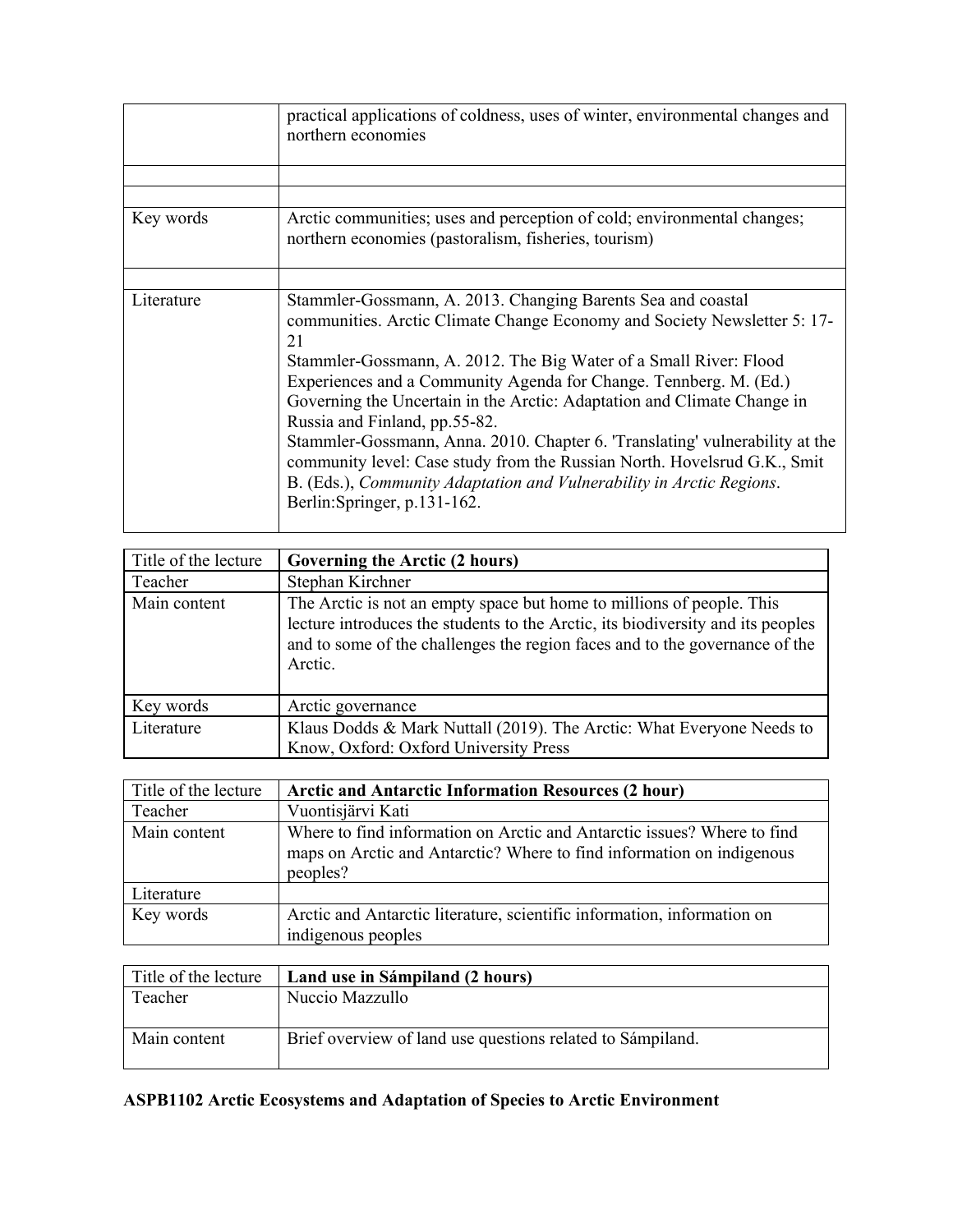### **Principal tutor Sari Stark**

| Title of the lecture | Tundra and boreal forest ecosystems (6 h)                                |
|----------------------|--------------------------------------------------------------------------|
| (30 hours)           |                                                                          |
| Teacher              | Mari Kuoppamaa                                                           |
| Main content         | The evolution and distribution of tundra and boreal forest ecosystems,   |
|                      | emphasizing vegetation, plant-animal interactions and natural and        |
|                      | anthropogenic disturbance patterns and processes                         |
| Key words            | Ecosystems, vegetation, plant-animal interactions, anthropogenic         |
|                      | disturbance                                                              |
|                      |                                                                          |
| Title of the lecture | Marine productivity and biodiversity (6 h)                               |
| Teacher              | Sari Stark                                                               |
| Main content         | Processes and global interactions affecting to marine productivity and   |
|                      | biodiversity, interactions between marine and terrestrial ecosystems and |
|                      | threats to Arctic marine life                                            |
| Key words            | Marine productivity, marine biodiversity, marine ecosystems              |

| Title of the lecture | <b>Natural Selection and Adaptation of Endothermic Vertebrate Animals</b><br>to Northern Environment (6 h) |
|----------------------|------------------------------------------------------------------------------------------------------------|
| Teacher              | Osmo Rätti                                                                                                 |
| Main content         | Evolution and the theory of natural selection, morphological and<br>behavioural adaptations of animals     |
| Key words            | Evolution, Natural selection, Adaptation                                                                   |

| Title of the lecture | <b>Physiological Adaptation of Endothermic Animals to Northern</b><br>Environment (6 h)                                                                                                                                                                  |
|----------------------|----------------------------------------------------------------------------------------------------------------------------------------------------------------------------------------------------------------------------------------------------------|
| Teacher              | Päivi Soppela                                                                                                                                                                                                                                            |
| Main content         | Physiological and morphological adaptations of endothermic animals to<br>northern environment; temperature regulation, cold adaptation, energy<br>expenditure, hibernation, adipose tissues/fats, visual adaptation, reindeer,<br>humans, climate change |
|                      | Northern environment, cold climate, season, animals, adaptation, energy,<br>thermogenesis, fats, brown fat                                                                                                                                               |
| Title of the lecture | Adaptation of plants to northern environment (4 h)                                                                                                                                                                                                       |
| Teacher              | Minna Turunen                                                                                                                                                                                                                                            |
| Main content         | Morphological and physiological adaptations of plants to northern<br>environment; responses and adaptations of plants to climate change                                                                                                                  |
| Key words            | Northern environment, vegetation zone, plant, adaptation, timberline,<br>climate change                                                                                                                                                                  |
| Title of the lecture | Snow in changing climate (2 h)                                                                                                                                                                                                                           |
|                      |                                                                                                                                                                                                                                                          |
| Teacher              | Leena Leppänen, Sirpa Rasmus                                                                                                                                                                                                                             |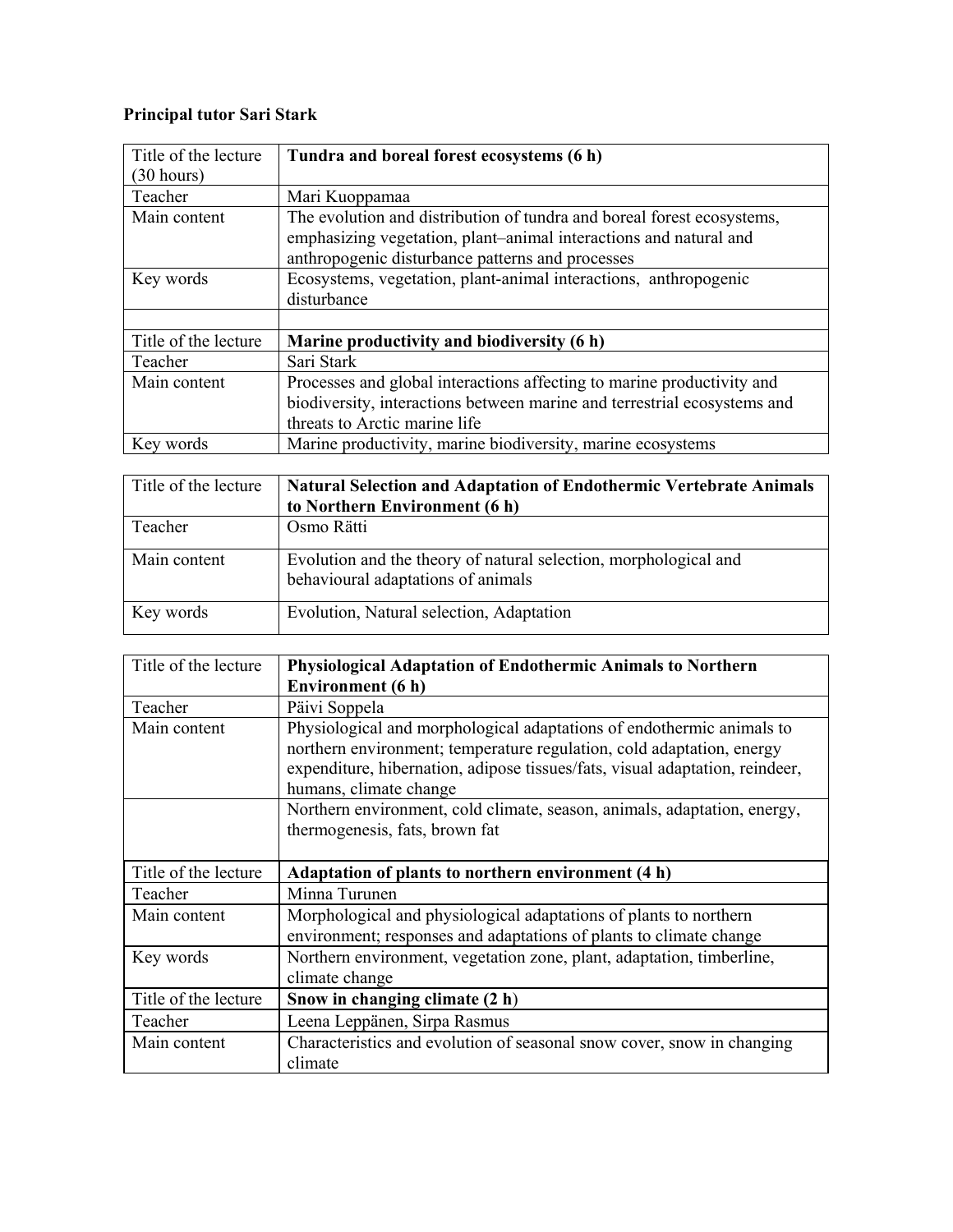### **ASPB1103: Arctic Governance and Law**

Principal tutor: Punam Noor

| Title of the lecture | <b>International Environmental Law in the Arctic (8 hours)</b>                                                                                                                                                                                                                                                                                                                                                                                                                                                                                                                                                                         |
|----------------------|----------------------------------------------------------------------------------------------------------------------------------------------------------------------------------------------------------------------------------------------------------------------------------------------------------------------------------------------------------------------------------------------------------------------------------------------------------------------------------------------------------------------------------------------------------------------------------------------------------------------------------------|
| Teacher              | Punam Noor                                                                                                                                                                                                                                                                                                                                                                                                                                                                                                                                                                                                                             |
| Main content         | Significance of Environmental Law in the Arctic<br>$\bullet$<br><b>International Law and Environment</b><br>International Environmental Law: Law making process<br>$\bullet$<br>Basic Principles of International Environmental Law<br>$\bullet$<br>Reference to international regulations (and cases) applicable to the<br>$\bullet$<br>Arctic                                                                                                                                                                                                                                                                                        |
| Literature           | Loukacheva, N. Ed. 2010. Polar Law Textbook. TemaNord. Available<br>$\bullet$<br>at: http://norden.diva-<br>portal.org/smash/get/diva2:701555/FULLTEXT01.pdf<br>Loukacheva, N. Ed. 2013. Polar Law Textbook II. TemaNord.<br>$\bullet$<br>Available at: http://norden.diva-<br>portal.org/smash/get/diva2:701016/FULLTEXT01.pdf<br>Roach, J. Ashley (2009). International Law and the Arctic: A Guide to<br>$\bullet$<br>Understanding the Issues. Southwestern Journal of International Law<br>15 (2): 301-326.<br>Sands, P. et al (2018). Principles of International Environmental Law.<br>$\bullet$<br>Cambridge University Press. |
| Key words            | International environmental law, principles of environmental law, treaties and<br>framework convention, Arctic, indigenous peoples, human rights, biodiversity,<br>marine environment.                                                                                                                                                                                                                                                                                                                                                                                                                                                 |

| Title of the lecture | <b>International Climate Change Law and the Arctic (8 hours)</b>                                                                                                                                                                                                                                                                                                                                                   |
|----------------------|--------------------------------------------------------------------------------------------------------------------------------------------------------------------------------------------------------------------------------------------------------------------------------------------------------------------------------------------------------------------------------------------------------------------|
| Teacher              | Noor Punam                                                                                                                                                                                                                                                                                                                                                                                                         |
| Main content         | Objectives, Methods and Principles of International Climate Change<br>$\bullet$<br>Law<br>Phases of the UN Climate Regime, Compliance and Enforcement in the<br>$\bullet$<br>Climate Change Regime<br>Kyoto Protocol and Paris Agreement and the obligations of Arctic<br>$\bullet$<br>states towards them<br>Arctic Indigenous peoples' participation in shaping International<br>$\bullet$<br>Climate Change Law |
| Literature           | Bodansky, D., Brunnee, J. & Rajamani, L (2017). International Climate<br>$\bullet$<br>Change Law. Oxford: OUP. Chapters 2, 5 and 7.<br>Maguire, R (2013). Foundations of International Climate Law. In Erkki<br>$\bullet$<br>J Hollo, Kati Kulovesi & Michael Mehling (Eds.) Climate Change and<br>the Law. Springer.                                                                                              |
| Key words            | Arctic, climate change, indigenous peoples, human rights, participation                                                                                                                                                                                                                                                                                                                                            |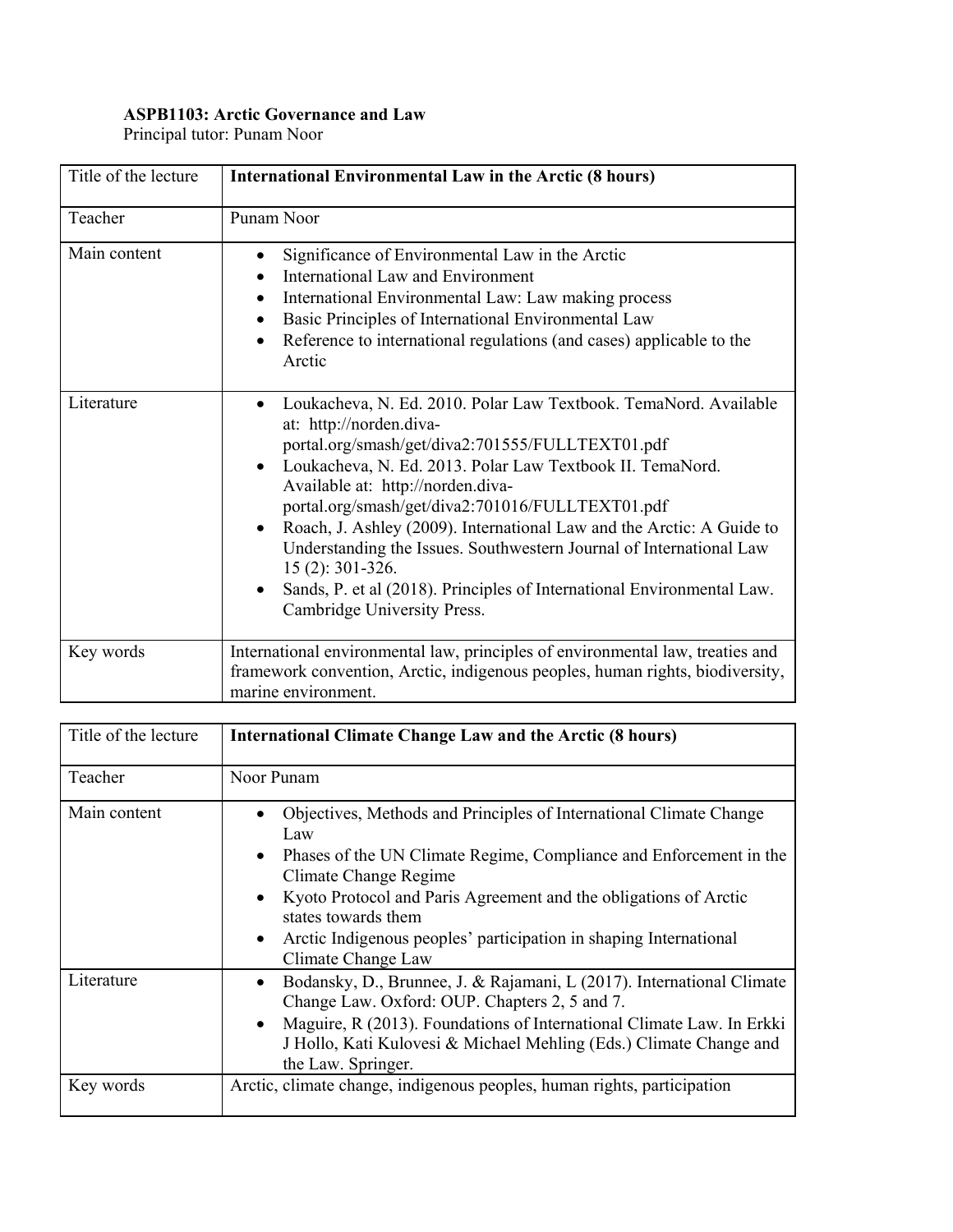| Title of the lecture | International Law of the Sea in the Arctic (2 hours)                                                                                                                                                                                                                                                                                                                                                                                                                                                                                            |
|----------------------|-------------------------------------------------------------------------------------------------------------------------------------------------------------------------------------------------------------------------------------------------------------------------------------------------------------------------------------------------------------------------------------------------------------------------------------------------------------------------------------------------------------------------------------------------|
| Teacher              | Stefan Kirchner                                                                                                                                                                                                                                                                                                                                                                                                                                                                                                                                 |
| Main content         | The history of the international law of the sea and its codification. The<br>contemporary legal regime governing maritime areas in the Arctic, in<br>particular the 1982 United Nations Convention on the Law of the Sea (LOSC);<br>maritime boundary delimitation, the rules governing different maritime zones,<br>navigational rights and freedoms, protection and preservation of marine<br>environment and IMO Conventions.                                                                                                                |
| Literature           | Gavrilov, Viatcheslav V. (2015). Legal Status of the Northern Sea Route and<br>Legislation of the Russian Federation: A Note. Ocean Development and<br>International Law $46(3)$ : 256–263.<br>Roach, J. Ashley (2009). International Law and the Arctic: A Guide to<br>Understanding the Issues. Southwestern Journal of International Law 15 (2):<br>301-326.<br>Steinberg, Philip E. (2014) Steering between Scylla and Charybdis: The<br>Northwest Passage as Territorial Sea. Ocean Development and International<br>Law $45$ (1): 84-106. |
| Key words            | law of the sea, Arctic, coastal states, navigational rights, marine pollution                                                                                                                                                                                                                                                                                                                                                                                                                                                                   |

| Title of the lecture | Arctic cooperation and resource governance (6 hours)                                                                                                                                                                                                                                                                                                                                                                                                                                                  |
|----------------------|-------------------------------------------------------------------------------------------------------------------------------------------------------------------------------------------------------------------------------------------------------------------------------------------------------------------------------------------------------------------------------------------------------------------------------------------------------------------------------------------------------|
| Teacher              | Marco Volpe                                                                                                                                                                                                                                                                                                                                                                                                                                                                                           |
| Main content         | Overview of the post-Cold War history and of the current status of<br>Arctic politics and the regionalisation process<br>The institutions of Arctic cooperation and their modes of functioning<br>$\bullet$<br>(focus on the Arctic Council and regional law-making processes).<br>Actors in Arctic regional politics.<br>$\bullet$<br>Multilevel governance of Arctic resource extraction<br>$\bullet$<br>Arctic Council cooperation in uncertain time: Disruption, implications<br>and significance |
| Literature           | Durfee, M. and R. L. Johnstone (2019). Arctic Governance in a<br>$\bullet$<br>Changing World. Rowman and Littlefield. Chapters 3 (Arctic Players)<br>and 5 (Arctic Economies and Resources).                                                                                                                                                                                                                                                                                                          |
| Key words            | Arctic, Arctic Council, cooperation, Barents, politics, governance, resources                                                                                                                                                                                                                                                                                                                                                                                                                         |

### **ASPB1104 People, Cultures and Identities of the Arctic**

Principal tutor: Nuccio Mazzullo

| Title of the | Of reindeer herding, place and people: issues of perception among Finnish |
|--------------|---------------------------------------------------------------------------|
| lecture      | Northern Sámi                                                             |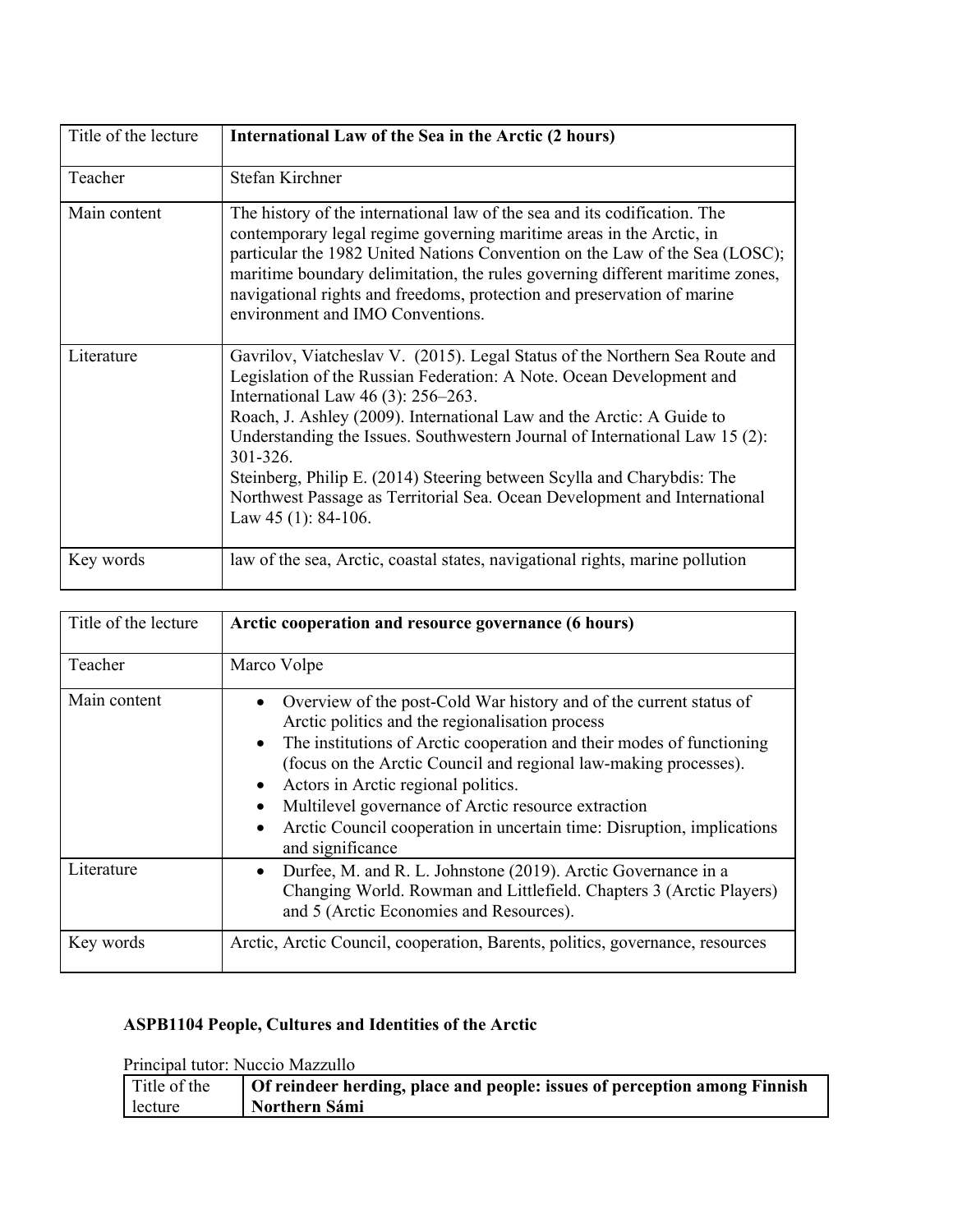| Teacher              | Nuccio Mazzullo                                                                                                                                                                                                                                                                                                                                                                                                                                                                                                                                                                                                                                                                                                                                                                                                                                                                                                                                                                                                                                                                                                                                                                                                                                                                                                                                                                                                                                                                                                                                                                                                                                                    |
|----------------------|--------------------------------------------------------------------------------------------------------------------------------------------------------------------------------------------------------------------------------------------------------------------------------------------------------------------------------------------------------------------------------------------------------------------------------------------------------------------------------------------------------------------------------------------------------------------------------------------------------------------------------------------------------------------------------------------------------------------------------------------------------------------------------------------------------------------------------------------------------------------------------------------------------------------------------------------------------------------------------------------------------------------------------------------------------------------------------------------------------------------------------------------------------------------------------------------------------------------------------------------------------------------------------------------------------------------------------------------------------------------------------------------------------------------------------------------------------------------------------------------------------------------------------------------------------------------------------------------------------------------------------------------------------------------|
| Main content         | The lecture shall explore, from an anthropological perspective, issues of identity<br>and indigeneity among the Sámi people. It shall be an ethnographic account of<br>herding, migration and social changes among the Sámi people of Finnish<br>Lapland in order to illustrate the importance of reindeer herding to this day as a<br>subsistence that goes beyond economic analyses and that calls for a more<br>holistic approach. Despite a weakened economic importance, reindeer herding<br>still plays a very important role in the social and cultural dimensions of Sámi<br>society.                                                                                                                                                                                                                                                                                                                                                                                                                                                                                                                                                                                                                                                                                                                                                                                                                                                                                                                                                                                                                                                                      |
| Literature           | Ingold Tim: 1997, Work, identity and Environment: Finns and Saami in Lapland,<br>in Arctic Ecology and Identity, ed. S.A. Mousalimas, Akadémiai Kiadó,<br>Budapest -International Society for Trans-Oceanic Research, Los Angeles.<br>Ingold Tim: The perception of the environment: essays on livelihood, dwelling<br>and skill. London: Routledge, 2000. (Chapters 1 and 10)<br>Ingold Tim: 2005, Epilogue: Towards a Politics of Dwelling. In Conservation &<br>Society [serial online]; vol.3:2 pp.501-406. Available from:<br>http://www.conservationandsociety.org/downloadpdf.asp?issn=0972-<br>4923;year=2005;volume=3;issue=2;spage=501;epage=508;aulast=Ingold;type=2<br>Mazzullo, N.: $2010$ – More than meat on the hoof? Social significance of<br>reindeer among Finnish Saami in a rationalized pastoralist economy $-$ in Good<br>to Eat, Good to Live with: Nomads and Animals in Northern Eurasia and Africa,<br>Eds. Florian Stammler and Hiroki Takakura, Northeast Asian Study Series 11,<br>Center for Northeast Asia Studies (CNEAS), Tohoku University, Sendai, Japan,<br>pp. 101-119.<br>Mazzullo, N. and Ingold, T.: 2008 – Being Along: Place, Time and Movement<br>among Sámi People. In: Mobility and Place: Enacting European Peripheries,<br>Edited by Jørgen Ole Bærenholdt and Brynhild Granås, Ashgate Publishing Ltd,<br>Aldershot, U.K.<br>Mazzullo, N.: 2009: Sápmi: a symbolic re-appropriation of Lapland as<br>Saamiland, in Máttut – Máddagat: The Roots of Saami Ethnicities, Societies and<br>Spaces / Places. Ed. Tiina Äikäs, publication of Giellagas Institute, 12;<br>University of Oulu, Oulu, Finland, pp174-185 |
| Key words            | Perception, traditional livelihoods, place and place-making                                                                                                                                                                                                                                                                                                                                                                                                                                                                                                                                                                                                                                                                                                                                                                                                                                                                                                                                                                                                                                                                                                                                                                                                                                                                                                                                                                                                                                                                                                                                                                                                        |
|                      |                                                                                                                                                                                                                                                                                                                                                                                                                                                                                                                                                                                                                                                                                                                                                                                                                                                                                                                                                                                                                                                                                                                                                                                                                                                                                                                                                                                                                                                                                                                                                                                                                                                                    |
| Title of the lecture | Cultural Changes among the Skolt Sami, especially in forms of livelihood<br>and in relations to natural resources                                                                                                                                                                                                                                                                                                                                                                                                                                                                                                                                                                                                                                                                                                                                                                                                                                                                                                                                                                                                                                                                                                                                                                                                                                                                                                                                                                                                                                                                                                                                                  |
| Teacher              | Panu Itkonen                                                                                                                                                                                                                                                                                                                                                                                                                                                                                                                                                                                                                                                                                                                                                                                                                                                                                                                                                                                                                                                                                                                                                                                                                                                                                                                                                                                                                                                                                                                                                                                                                                                       |
| Main content         | The lecture describes changes in Skolt Sami forms of livelihood during last<br>hundred years. Moreover, the lecture analyzes changes in Skolt Sami people's<br>relation to nature and natural resources.                                                                                                                                                                                                                                                                                                                                                                                                                                                                                                                                                                                                                                                                                                                                                                                                                                                                                                                                                                                                                                                                                                                                                                                                                                                                                                                                                                                                                                                           |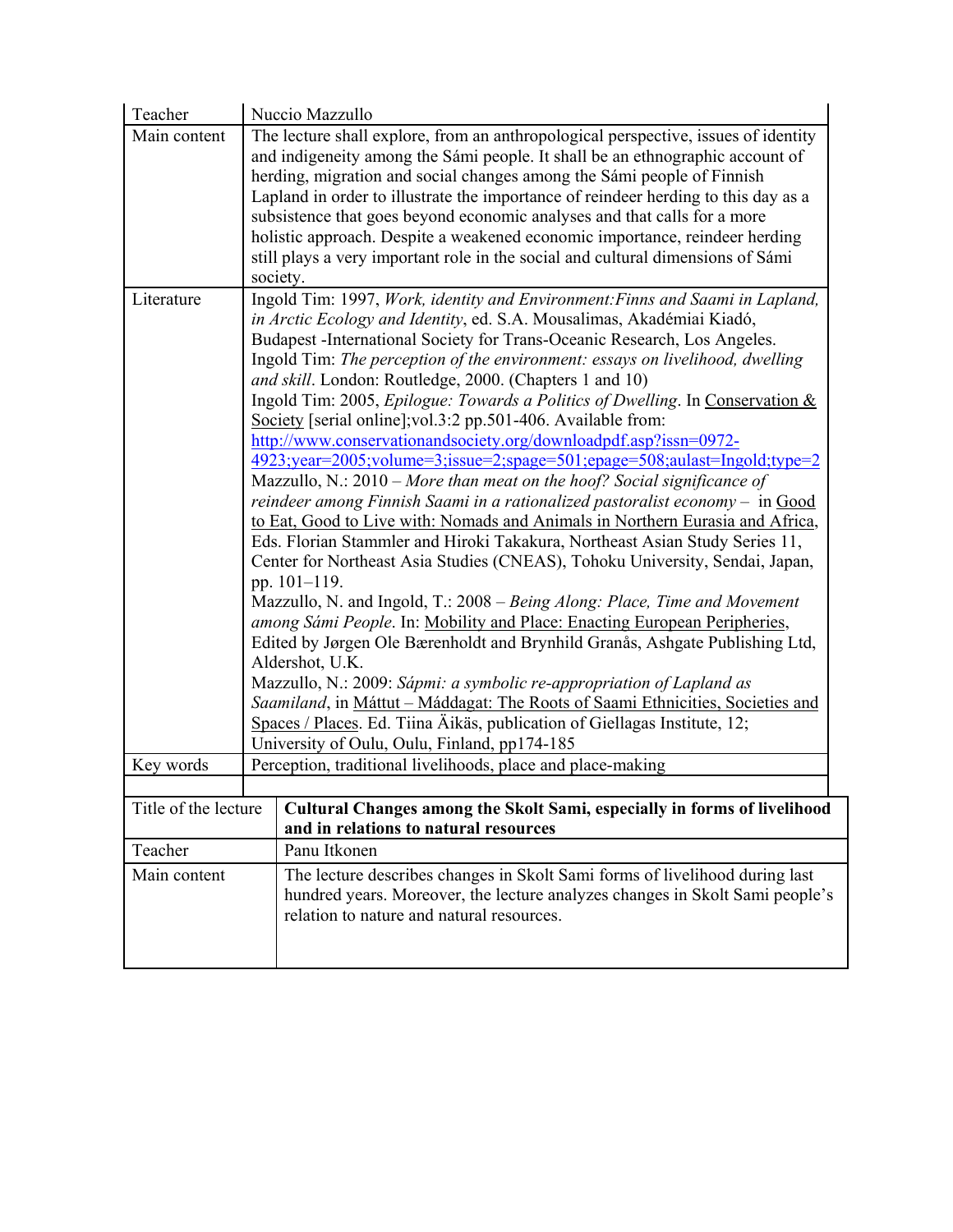| Literature<br>Key words | Pelto, Pertti J. 1973: The Snowmobile Revolution: Technology and Social<br>Change in the Arctic. Menlo Park California: Cummings Publishing<br>Company.<br>Ingold, Tim 1976. The Skolt Lapps Today. Cambridge: Cambridge University<br>Press.<br>Itkonen, Panu 2012. Skolt Sami Cooperation: Forms of Reciprocity in Work<br>situations of the Sevettijärvi Reindeer Herding Community at the Beginning of<br>the 21st Century and Actions of State Administration. University of Helsinki:<br>Unigrafia<br>Notions of Northerness/Arcticness, identity building in arctic Russia |
|-------------------------|-----------------------------------------------------------------------------------------------------------------------------------------------------------------------------------------------------------------------------------------------------------------------------------------------------------------------------------------------------------------------------------------------------------------------------------------------------------------------------------------------------------------------------------------------------------------------------------|
|                         |                                                                                                                                                                                                                                                                                                                                                                                                                                                                                                                                                                                   |
| Title of the<br>lecture | Practicalities for Co-management in National Parks: A Cross-regional Perspective                                                                                                                                                                                                                                                                                                                                                                                                                                                                                                  |
| Teacher                 | Ayonghe Akonwi Nebasifu                                                                                                                                                                                                                                                                                                                                                                                                                                                                                                                                                           |
| Main content            | Co-management (collaborative/cooperative management) is a concept the anthropologists                                                                                                                                                                                                                                                                                                                                                                                                                                                                                             |
|                         | of the 20 <sup>th</sup> and 21st century use to address the mechanisms for joined decision-making,                                                                                                                                                                                                                                                                                                                                                                                                                                                                                |
|                         | power and benefit sharing between various actors in the management of natural resources.                                                                                                                                                                                                                                                                                                                                                                                                                                                                                          |
|                         | For instance, where human communities locate adjacent to National Parks, the emergence                                                                                                                                                                                                                                                                                                                                                                                                                                                                                            |
|                         | of multi-stakeholder interventions have been eminent in an effort to safeguard biodiversity                                                                                                                                                                                                                                                                                                                                                                                                                                                                                       |
|                         | and local culture. However, collaborative measures vary across regions and cultures. For                                                                                                                                                                                                                                                                                                                                                                                                                                                                                          |
|                         | instance, between the Arctic and Equatorial regions of the world, where complex                                                                                                                                                                                                                                                                                                                                                                                                                                                                                                   |
|                         | observations exist. In perspective, two case studies are of interest in this lecture: (1) the                                                                                                                                                                                                                                                                                                                                                                                                                                                                                     |
|                         | Sirmilik National Park in the Canadian Arctic largely used by Inuit people, and (2) the                                                                                                                                                                                                                                                                                                                                                                                                                                                                                           |
|                         | teacher's own experience of the Mount Cameroon National Park in sub-Saharan Africa                                                                                                                                                                                                                                                                                                                                                                                                                                                                                                |
|                         | which is dominantly used by the Bakweri people. This lecture will familiarize students                                                                                                                                                                                                                                                                                                                                                                                                                                                                                            |
|                         | about the importance and challenges of applying co-management procedures, identifying                                                                                                                                                                                                                                                                                                                                                                                                                                                                                             |
|                         | key actors, and understanding strategic relations between them. Through group exercises,                                                                                                                                                                                                                                                                                                                                                                                                                                                                                          |
|                         | students will be able to diagnose and develop a co-management framework of their own.                                                                                                                                                                                                                                                                                                                                                                                                                                                                                             |
| Literature              | Nebasifu, A. A., Atong, N. M. 2020. Land Use and Access in Protected Areas: A<br>Hunter's View of Flexibility. Forests 11 (4): 1-15.                                                                                                                                                                                                                                                                                                                                                                                                                                              |
|                         | Nebasifu, A. A. 2017. Rethinking the Coexistence of Industrial Mining Near Protected<br>Areas: Human Concerns for Sustainable Development in the Arctic. Environment and<br>Sustainability $1(2)$ : 48-51.                                                                                                                                                                                                                                                                                                                                                                        |
|                         | Borrini-Feyerabend, G., Farvar, M. T., Yves Renard, Y., Pimbert, M. P., Kothari, A.<br>(2007) Sharing Power: A Global Guide to Collaborative Management of Natural<br>Resources. Routledge, 1st edition. Chapter 4, pp. 110 - 140.                                                                                                                                                                                                                                                                                                                                                |
|                         | Nebasifu, A. A., Atong, N. M. 2020. Expressing Agency in Antagonistic Policy<br>Environments. Environmental Sociology 6(2): 154-165.                                                                                                                                                                                                                                                                                                                                                                                                                                              |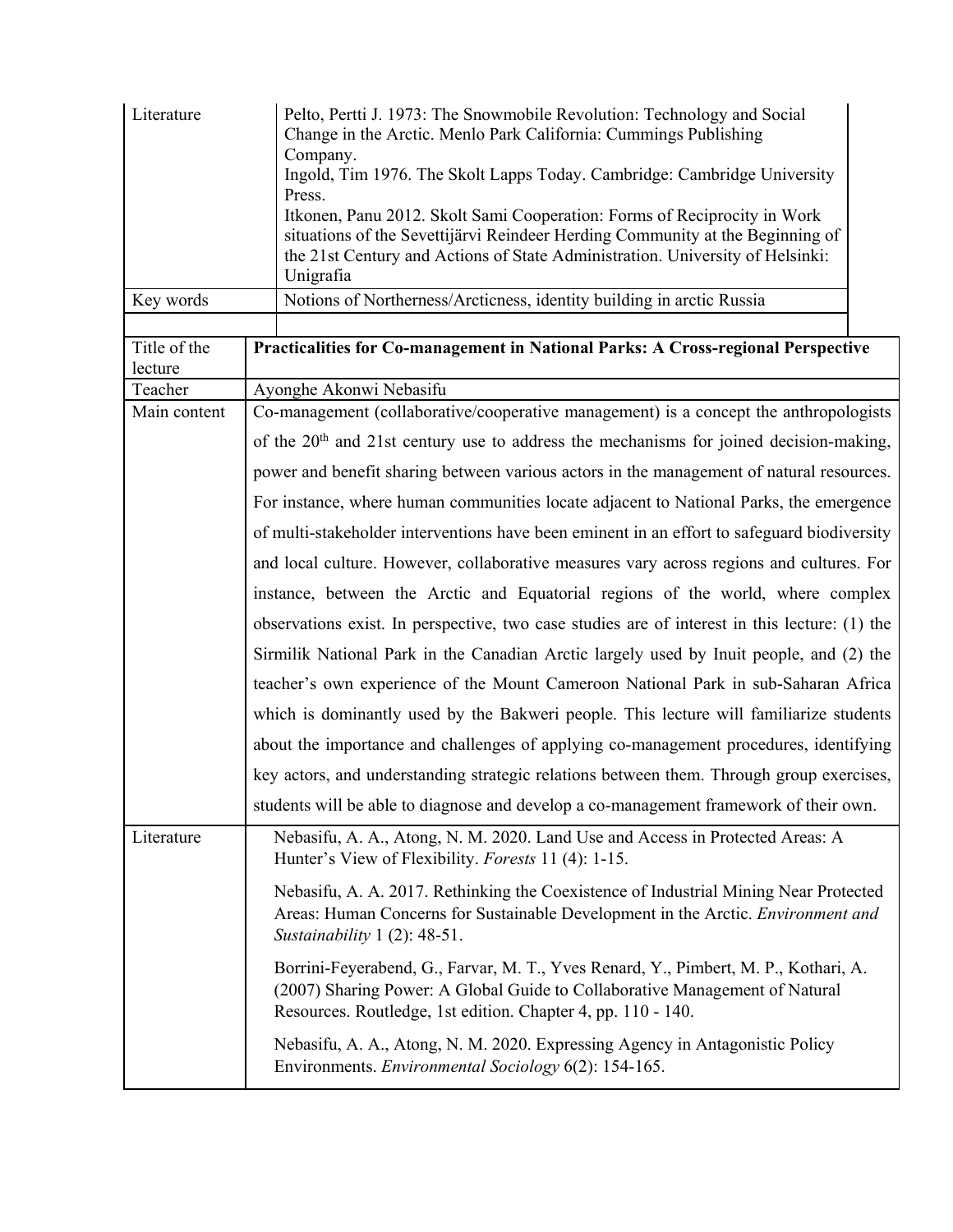|           | Nebasifu, A. A., Atong, N. M. 2019. Rethinking Institutional Knowledge for<br>Community Participation in Co- management. Sustainability 11(20): 01-19. |
|-----------|--------------------------------------------------------------------------------------------------------------------------------------------------------|
|           | Parks Canada. 2020. Sirmilik National Park: Park Management.<br>https://www.pc.gc.ca/en/pn-np/nu/sirmilik/info                                         |
| Key words | Co-management, Local Culture, People, National Parks                                                                                                   |

| Title of the<br>lecture | People and the land in the Arctic                                                                                                                                                                                                                                                                                                                                                                                                                                                                                                                                                                                                                                                                                                                                                                                                                                                                                                                                                                                                               |
|-------------------------|-------------------------------------------------------------------------------------------------------------------------------------------------------------------------------------------------------------------------------------------------------------------------------------------------------------------------------------------------------------------------------------------------------------------------------------------------------------------------------------------------------------------------------------------------------------------------------------------------------------------------------------------------------------------------------------------------------------------------------------------------------------------------------------------------------------------------------------------------------------------------------------------------------------------------------------------------------------------------------------------------------------------------------------------------|
| Teacher                 | Florian Stammler                                                                                                                                                                                                                                                                                                                                                                                                                                                                                                                                                                                                                                                                                                                                                                                                                                                                                                                                                                                                                                |
| Main content            | It is no secret that land is the key resource for Arctic indigenous peoples to<br>continue their livelihoods forming the base of Arctic cultures. However, only<br>few if any indigenous peoples had formal ownership of their land before they<br>had to defend their rights to incoming people who advanced intensive land use<br>in the Arctic. This lecture(s) introduces some key examples of indigenous<br>perceptions of land rights, land use practices and cooperation among different<br>indigenous users of the same land. In these examples, rather than a notion of<br>formal ownership, the entitlements of people to the land base on knowing its<br>resources and the cooperation in engaging with them in daily practice. Using a<br>case-study approach from the Yamal-Nenets, the Yakutian Evenki, and the<br>Kamchatkan Eveny with some comparative outlook to the Norwegian Lule-<br>Sámi, we shall explore together the multiple layers that lie behind current<br>notions of land ownership in the Arctic.               |
| Literature              | Osherenko, G. (2001). Indigenous Rights in Russia: Is Title to Land<br>Essential for Cultural Survival? Georgetown International Environmental<br>Law Review, 13(3), 695-734.<br>Jordan, P. (2003). Material Culture and Sacred Landscape. The<br>Anthropology of the Siberian Khanty. (D. S. Whitley, Ed.). Oxford,<br>Walnut Creek: Alta Mira Press. Read chapters 7 and 8<br>Anderson, D. G. (1998). Property as a way of knowing on Evenki lands<br>in Arctic Siberia. In C. M. Hann (Ed.), Property Relations: Renewing the<br>anthropological tradition (pp. 64–84). New York: Cambridge University<br>Press.<br>Vitebsky, P. (2005). Reindeer People. Living with Animals and Spirits in<br>Siberia. London: Harper Collins. read the Chapter: "civilising the<br>nomads"<br>Stammler, F., & Ivanova, A. (2016). Confrontation, coexistence or co-<br>ignorance? Negotiating human-resource relations in two Russian regions.<br>The Extractive Industries and Society, $3(1)$ , $60-72$ .<br>https://doi.org/10.1016/j.exis.2015.12.003 |
| Key words               | Indigenous, land rights, issues of ownership and cooperation                                                                                                                                                                                                                                                                                                                                                                                                                                                                                                                                                                                                                                                                                                                                                                                                                                                                                                                                                                                    |

| Title of the lecture | Sámi Religion, Culture, Identity and Art                                       |
|----------------------|--------------------------------------------------------------------------------|
| Teacher              | Francis Joy                                                                    |
| Main content         | The aims of the lecture are to examine the role and function art plays in      |
|                      | relation to an embedded knowledge system, which is representative of           |
|                      | identity, culture and cultural memory, through an examination of different art |
|                      | forms and landscapes.                                                          |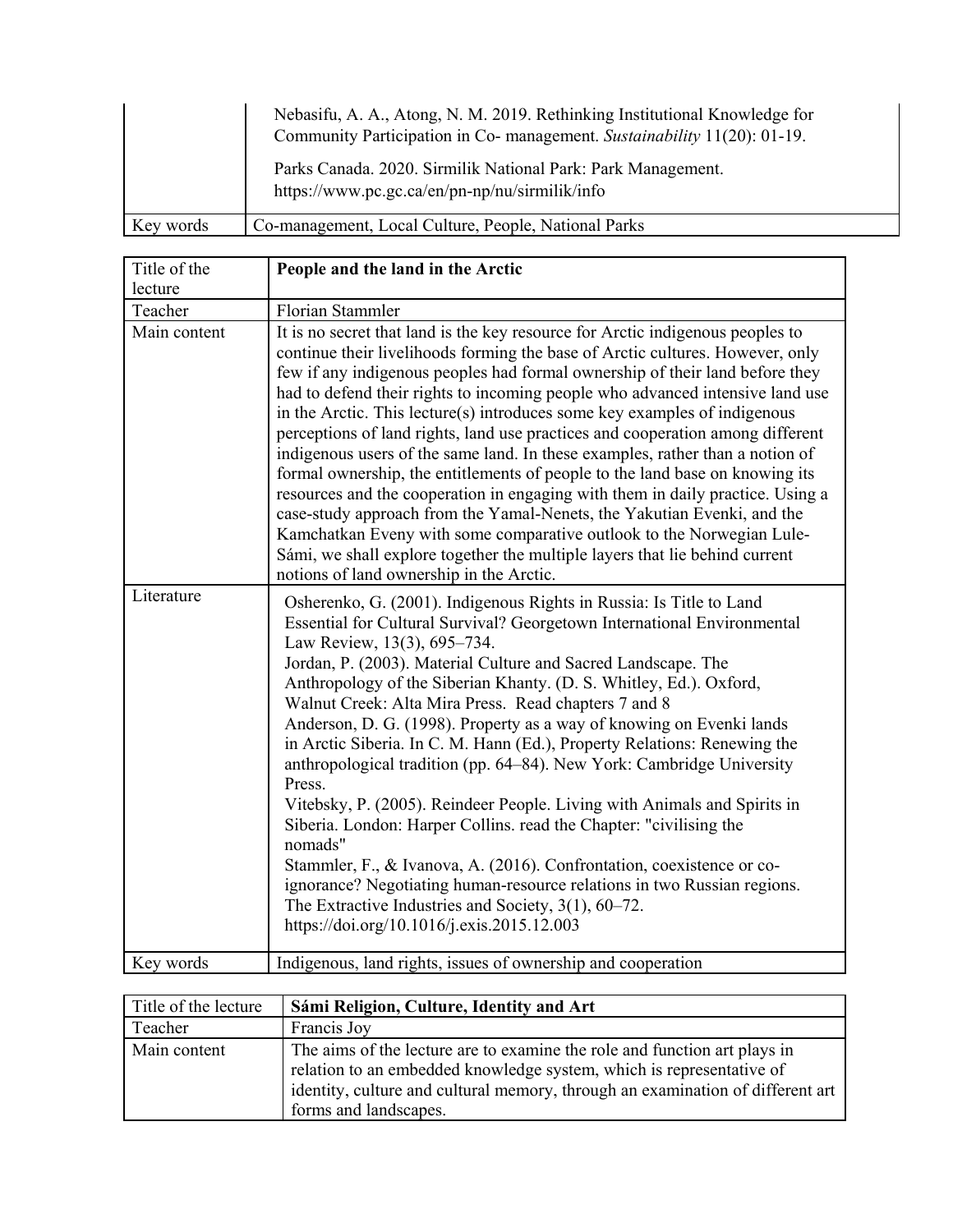| Literature | Helander-Renvall, E. (2010) Animism, personhood and the nature of reality:<br>Sami perspectives. In Polar Record 46 (236): 44–56.<br>Joy, Francis 2016. THE Vitträsk rock painting at Kirkkonummi and the<br>theory of a Sámi cosmological landscape. In Suomen Antropologi, vol.<br>41:3                                                                                                                                 |
|------------|---------------------------------------------------------------------------------------------------------------------------------------------------------------------------------------------------------------------------------------------------------------------------------------------------------------------------------------------------------------------------------------------------------------------------|
|            | Joy, Francis. 2017. Noaidi drums from Sápmi, rock paintings in Finland and<br>Sámi cultural heritage – an investigation. In Polar Record. Cambridge<br>University Press. doi:10.1017/S0032247416000917<br>Lahelma, Antti. 2005. "Between the worlds. Rock art, landscape and<br>shamanism in Subneolithic Finland". Article in: Norwegian<br>Archaeological Review, Volume 38, No1. Routledge Taylor & Francis,<br>29-47. |
| Key words  | Art, embedded knowledge system, identity, culture, cultural memory                                                                                                                                                                                                                                                                                                                                                        |
|            |                                                                                                                                                                                                                                                                                                                                                                                                                           |

| Title of the<br>lecture | Cultures, identities and peoples of Siberia and the Russian North                                                                                                                                                                                                                                                                                                                                                                                                                                                                                                                                                                                                                                                                                                                                                           |
|-------------------------|-----------------------------------------------------------------------------------------------------------------------------------------------------------------------------------------------------------------------------------------------------------------------------------------------------------------------------------------------------------------------------------------------------------------------------------------------------------------------------------------------------------------------------------------------------------------------------------------------------------------------------------------------------------------------------------------------------------------------------------------------------------------------------------------------------------------------------|
| Teacher                 | Stephan Dudeck                                                                                                                                                                                                                                                                                                                                                                                                                                                                                                                                                                                                                                                                                                                                                                                                              |
| Main content            | The lecture deals with the history of the category of the Small Numbered<br>Indigenous Peoples of the Russian North, Siberia and the Far East in Czarist Russia,<br>the Soviet Union and post-Soviet Russia. We will have a look into the main forms<br>of nature use in the Russian Arctic - reindeer herding, fishing, extractive industries<br>etc. The lecture gives an overview of the main branches of economy but also<br>cultural practices like religion, oral traditions and languages among Siberian<br>peoples. It will provide an historic overview of the colonisation of the Russian<br>North from military conquest through scientific exploration to industrial<br>development.                                                                                                                            |
| Literature              | Anderson, D. G. 2004. "Nationality and 'Aboriginal Rights' in Post-Soviet Siberia."<br>In Circumpolar Ethnicity and Identity, edited by Takashi Irimoto and Takado<br>Yamada, 247-67. Senri Ethnological Studies 66.<br>Donahoe, Brian, Joachim Otto Habeck, Agnieszka Halemba, and István Sántha.<br>2008. "Size and Place in the Construction of Indigeneity in the Russian Federation."<br>Current Anthropology 49 (6): 993-1020.<br>Sokolovskiy, Sergey V. 2013. "Russian Government Policies and Minority<br>Identities." In Managing Ethnic Diversity in Russia, edited by Benedikt Harzl and<br>Oleh Protsyk, 173–88. New York: Routledge.<br>Stammler-Gossmann, A. 2009. "Who Is Indigenous? Construction of<br>'Indigenousness' in Russian Legislation." International Community Law Review 11<br>$(1): 69 - 102.$ |
| Key words               | Economy, religion, oral traditions, languages, Siberian peoples                                                                                                                                                                                                                                                                                                                                                                                                                                                                                                                                                                                                                                                                                                                                                             |

| Title of the | Sámi handicraft and communities of practice                                                                                                                  |
|--------------|--------------------------------------------------------------------------------------------------------------------------------------------------------------|
| lecture      |                                                                                                                                                              |
| Teacher      | Nuccio Mazzullo                                                                                                                                              |
| Main content | The lecture will address issues of learning and sharing of practices of making<br>handicraft among the Sámi. We shall compare with other systems of learning |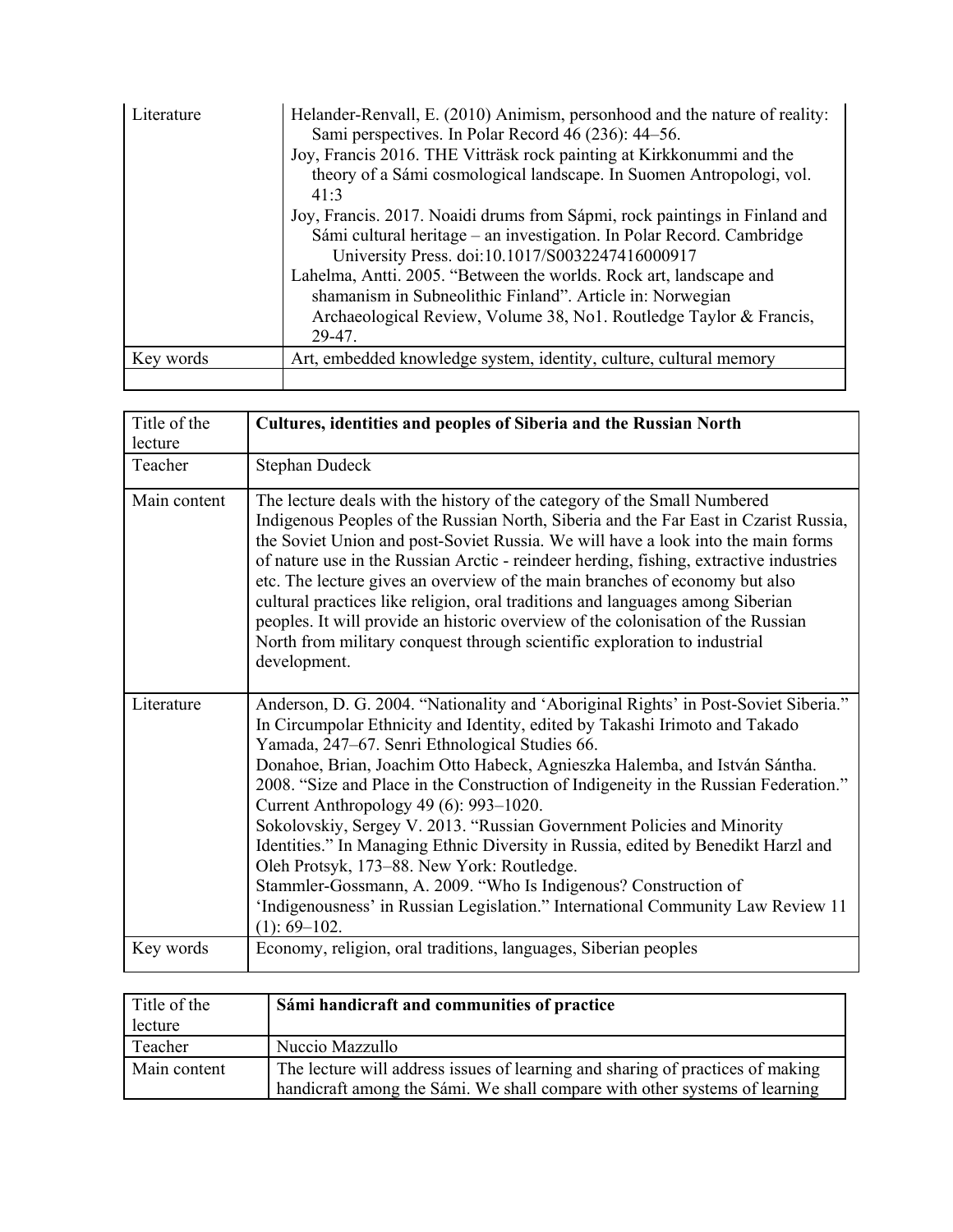|            | and with the influences of tourism and mass production. We shall also address<br>the differences between the notion of handicraft and that of art. |
|------------|----------------------------------------------------------------------------------------------------------------------------------------------------|
| Literature | INGOLD Tim 2013, Making: Anthropology, Archaeology, Art and                                                                                        |
|            | Architecture. Routledge                                                                                                                            |
|            | KELLER C.M. and J.D. KELLER: 1996; Cognition and tool use: the                                                                                     |
|            | blacksmith at work; Cambridge: Cambridge University Press.                                                                                         |
|            | LAVE Jean: 1991; The culture of acquisition and the practice of                                                                                    |
|            | understanding; in J.W. Stigler, R.A. Shweder and G. Herdt (eds.) Cultural                                                                          |
|            | Psychology, Cambridge: Cambridge University Press, pp. 309-327.                                                                                    |
| Key words  | Situated learning, handicraft, cognitivism, handicraft and arts                                                                                    |

| <b>Seminar</b> | Group presentations on four different themes                                                                                                                                                                                                    |
|----------------|-------------------------------------------------------------------------------------------------------------------------------------------------------------------------------------------------------------------------------------------------|
| Teacher        | Nuccio Mazzullo et al.                                                                                                                                                                                                                          |
| Main Themes    | Worldview in the Arctic: religion, belief, shamanism<br>$\bullet$<br>Knowledge, knowledge systems and traditional subsistence activities.<br>Different discourses on the concept of indigeneity<br>Issues of identity, Space and Territoriality |
| Literature     | Course literature                                                                                                                                                                                                                               |
| Key words      | Team-work, presentation skills, synthetic skills.                                                                                                                                                                                               |
|                |                                                                                                                                                                                                                                                 |

#### *ASPB1105 Human Rights and Human Security in the Arctic*  **Principal tutor: Dele Raheem**

| Title of the lecture | Introduction to Human Rights and Human Security in the Arctic (8 h)        |
|----------------------|----------------------------------------------------------------------------|
| Teacher              | Stefan Kirchner                                                            |
| Main content         | Arctic governance and international law, global and local threats to human |
|                      | security in the Arctic, human rights obligations                           |
| Literature           | - Durfee & Johnstone (2019). Arctic governance in a changing world.        |
|                      | Rowman & Littlefield.                                                      |
| Key words            | Arctic governance, security, safety, human rights                          |

| Title of the lecture | Food Resilience and Sovereignty in the Arctic (8 h)                        |
|----------------------|----------------------------------------------------------------------------|
| Teacher              | Dele Raheem                                                                |
| Main content         | In this lecture we will explore why the food system need to change,        |
|                      | understand the relationship between climate change, agriculture and food   |
|                      | security. What does food sovereignty entail in the Arctic context? What is |
|                      | the common language between policy makers, academics, and grassroots       |
|                      | activists towards resilience and food security.                            |
| Literature           | - Hossain, K., Raheem, D. and Cormier, S. 2018. Food security              |
|                      | Governance in the Arctic-Barents region. Book published by Springer        |
|                      | Nature. http://www.springer.com/us/book/9783319757551#aboutBook            |
|                      | - Cormier, S and Raheem, D. 2018. Food security in the Barents region.     |
|                      | Book chapter published by Routledge. https://www.routledge.com/Society-    |
|                      | Environment-and-Human-Security-in-the-Arctic-Barents-Region/Hossain-       |
|                      | Cambou/p/book/9780815399841 (e-book).                                      |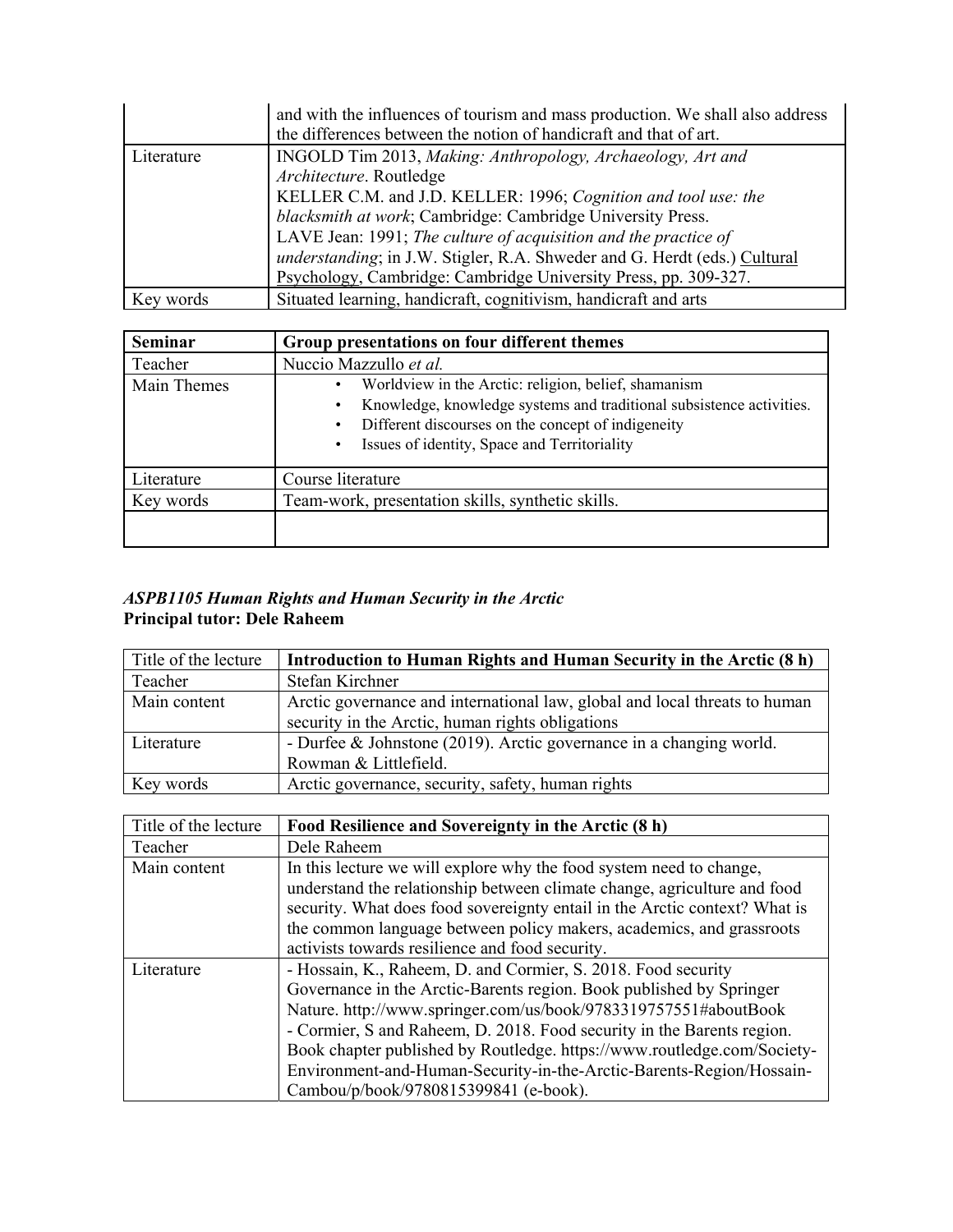|           | - The 2016 State of Food and Agriculture: Climate change, agriculture and   |
|-----------|-----------------------------------------------------------------------------|
|           | food security http://www.fao.org/3/a-i6030e.pdf                             |
|           | - Hossain, K., Hermann, T. and Raheem, D. 2018. Food (in)Security across    |
|           | the Circumpolar Arctic. Book Chapter 38 in Handbook on Arctic Security.     |
|           | Routledge.                                                                  |
|           | - Raheem, D. 2018. Food and nutrition as a measure of resilience in the     |
|           | Barents region. Urban Science. 2018, 2, 72.                                 |
|           | https://doi.org/10.3390/urbansci2030072. Multidisciplinary Digital          |
|           | Publishing Institute (MDPI), Switzerland (open access).                     |
|           | - Nilsson L.M., Evengård B. 2015. Food Security or Food Sovereignty:        |
|           | What Is the Main Issue in the Arctic? In: Evengård B., Nymand Larsen J.,    |
|           | Paasche Ø. (eds) The New Arctic. Springer, Cham.                            |
| Key words | food security, food safety, nutrition, climate change, food, sustainability |

| Title of the lecture | Introduction to Cultural Heritage Law and Heritage rights of Russian           |
|----------------------|--------------------------------------------------------------------------------|
|                      | Arctic communities (8 h)                                                       |
| Teacher              | Karolina Sikora                                                                |
| Main content         | The lecture will address the basics of international cultural heritage law and |
|                      | explore the issue of human rights approach to cultural heritage. The           |
|                      | theoretical discussion will be put in the context of rights to heritage of     |
|                      | Russian Arctic communities                                                     |
| Literature           | - Blake, J. (2015). Cultural Heritage and Human Rights in: J. Blake            |
|                      | "International Cultural Heritage Law". Oxford University Press.                |
|                      | - Waterton, E. and L. Smith (2009). There is no such thing as heritage. In     |
|                      | Waterton, E. and L. Smith (eds) "Taking Archaeology out of heritage".          |
|                      | Cambridge Scholars Press.                                                      |
| Key words            | international cultural heritage law, indigenous rights, human rights           |
|                      | dimension of heritage                                                          |

### **ASPB 1106 Optional courses**

# *ASPB1107 Optional course 5 ECTS* **(16 h + 6 h fieldwork) Indigenous (Sámi) spirituality and religious beliefs**

Lecturer: Dr. Francis Joy

| Title of | Lecture 1. The Sámi sacrificial tradition past and present. (3 hours).                             |
|----------|----------------------------------------------------------------------------------------------------|
| Lecture  |                                                                                                    |
| Teacher  | Francis Joy                                                                                        |
|          |                                                                                                    |
|          |                                                                                                    |
| Main     | The roles and functions of holy places as encountered in historical literature during missionizing |
| content  | and from within contemporary culture                                                               |
| Key      | Sieidi, seita, bones, wooden posts, hunting, fishing, spirits                                      |
| words    |                                                                                                    |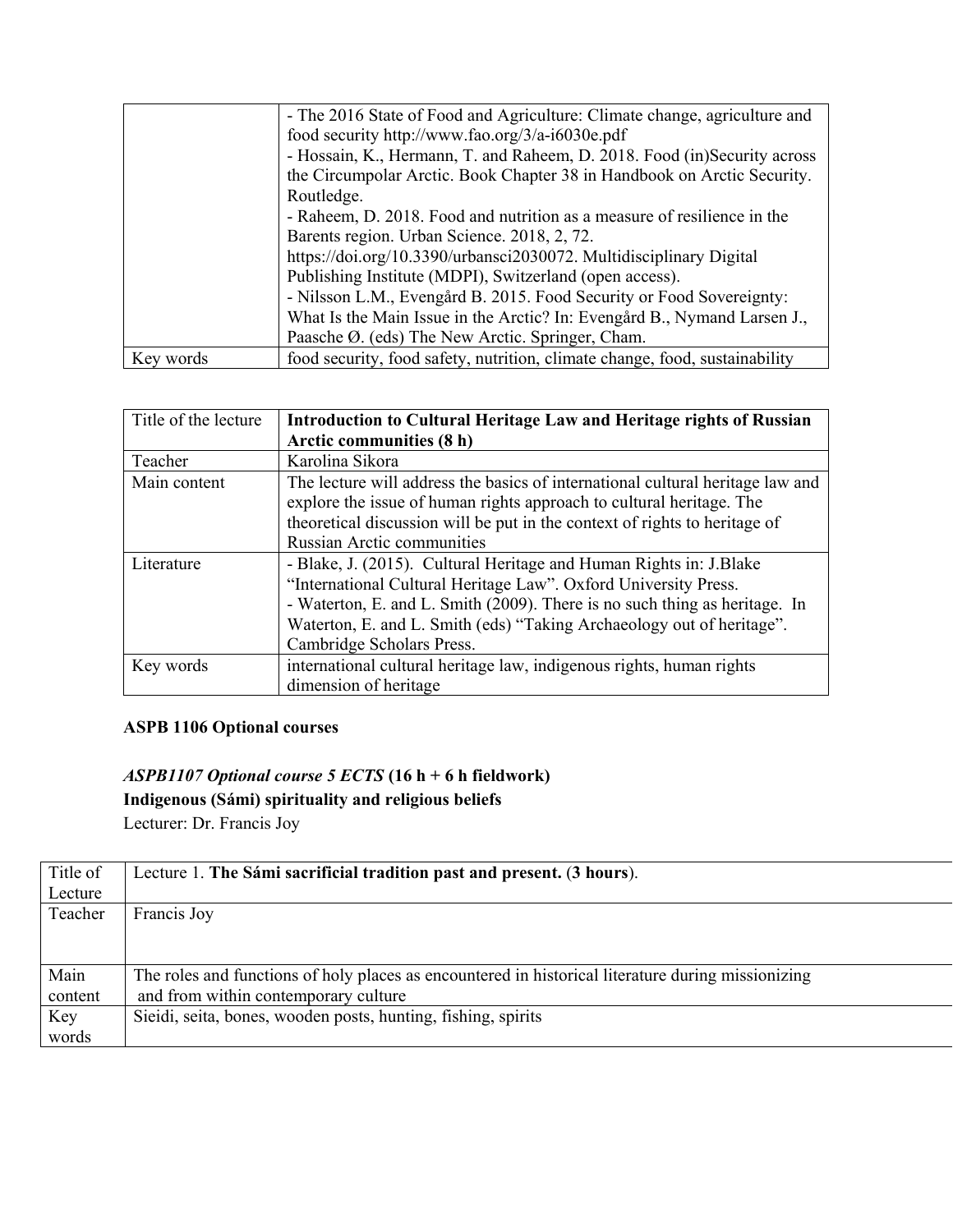| Literature | Äikäs, Tiina; Salmi, Anna-Kaisa (2013) The Sieidi is a Better Altar / the Noaidi Drum's a                                                                                                                                                                                                         |
|------------|---------------------------------------------------------------------------------------------------------------------------------------------------------------------------------------------------------------------------------------------------------------------------------------------------|
|            | Purer Church Bell: Long Term Changes and Syncretism at Sámi Offering Sites. - World                                                                                                                                                                                                               |
|            | Archaeology 45 (1), 64-82.                                                                                                                                                                                                                                                                        |
|            | Äikas, Tiina (2019). Religion of the past or living heritage? Dissemination of Knowledge on                                                                                                                                                                                                       |
|            | Sámi Religion in Museums in Northern Finland. The Journal Nordic Museology, Volume                                                                                                                                                                                                                |
|            | 27, Number 3.                                                                                                                                                                                                                                                                                     |
|            | Äikäs, Tiina. (2015). From Boulders to Fells. URL:                                                                                                                                                                                                                                                |
|            | http://www.sarks.fi/masf/masf 5/masf 5.html                                                                                                                                                                                                                                                       |
|            | <b>Pennanen, Jukka.</b> (2003). The Sacred Sieidi – A Link Between Human Beings and the<br>Divinities of Nature. In Pennanen, Jukka., & Näkkäläjärvi, Klemetti. (Eds.) Siidastallan.<br><i>From Lapp communities to modern Sámi life.</i> Publication of the Inari Sámi Museum 5,<br>pp. 156-157. |
|            |                                                                                                                                                                                                                                                                                                   |

| Title of  |                                                                                      |
|-----------|--------------------------------------------------------------------------------------|
| the       | Lecture 2<br>Drum-time. Sámi shaman drums past and present. (3 h)                    |
| lecture   |                                                                                      |
| Teacher   | Francis Joy                                                                          |
| Main      | An examination of prehistoric rock art in Finland and Alta, Finnmark Norway and in   |
| content   | what ways images within these sites appear to be related to Sámi cosmological        |
|           | landscapes painted n Sámi shaman drums from the seventeenth century.                 |
| Literatur | Joy, Francis. (2018). Sámi Shamanism, Cosmology and Art as Systems of Embedded       |
| e         | Knowledge. Doctoral Dissertation. Acta Universitatis Lapponiensis 367. The           |
|           | University of Lapland. URL:                                                          |
|           | http://lauda.ulapland.fi/handle/10024/63178                                          |
|           |                                                                                      |
|           | Nunez, Milton. (1995). Reflections of Finnish Rock Art and Ethnohistorical Data, in: |
|           | Fennoscandia<br>Archaeologica<br>XXI:<br>$123 - 135.$<br>URL:                        |
|           | http://www.sarks.fi/fa/PDF/FA12_123.pdf                                              |
|           |                                                                                      |
|           | Lahelma, Antti. (2008). A Touch of Red - Archaeological and Ethnographic             |
|           | to Interpreting Finnish<br>Rock<br>Approaches<br>Paintings.<br>URL:                  |
|           | https://helda.helsinki.fi/bitstream/handle/10138/19406/atoucho.pdf?sequence=1&isAll  |
|           | owed=y                                                                               |
|           |                                                                                      |
|           | Sveen, Arvid. (1996) Rock Carvings; Jiepmaluokta Hjemmeluft, Alta. Finnmark:         |
|           | Vadso.                                                                               |
| Key       | Rock paintings, rock carvings, horns, triangular headed figures, cosmology,          |
| words     | shamanism                                                                            |
|           |                                                                                      |

| Title   | Lecture 3. Rock art, Sámi shamanism and cosmology. (3 hours) |
|---------|--------------------------------------------------------------|
| of the  |                                                              |
| lecture |                                                              |
| Teach   | Francis Joy                                                  |
| er      |                                                              |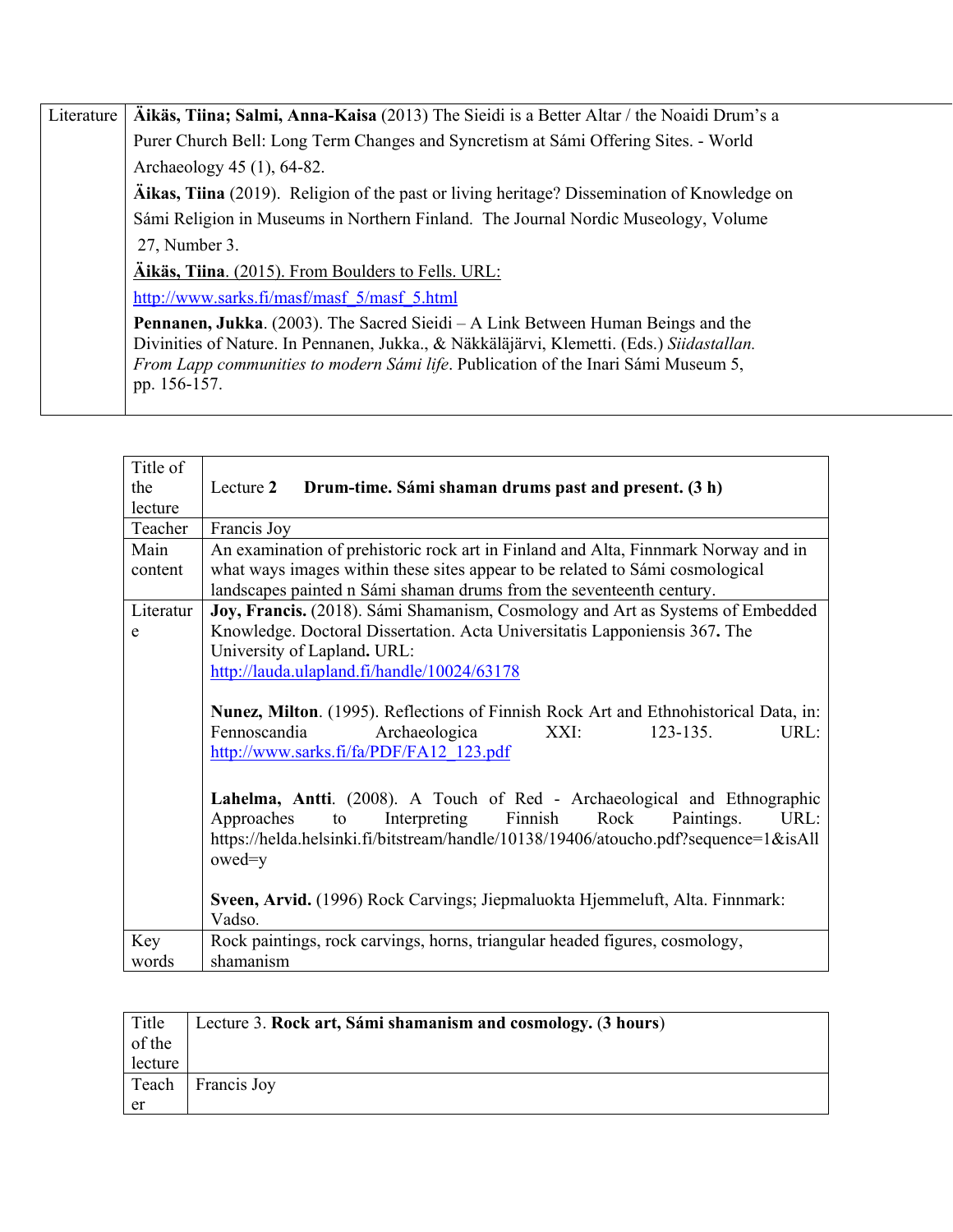| Main<br>conten<br>t | The emphasis on the lecture is to look at in what ways and by what means historical<br>Sámi shaman drums and their content have influenced Sámi drum makers today.                                                                                                                                                                                                                                                                                                                                                                                                                                                       |
|---------------------|--------------------------------------------------------------------------------------------------------------------------------------------------------------------------------------------------------------------------------------------------------------------------------------------------------------------------------------------------------------------------------------------------------------------------------------------------------------------------------------------------------------------------------------------------------------------------------------------------------------------------|
| Literat<br>ure      | Joy, Francis. (2018). Sámi Shamanism, Cosmology and Art as Systems of Embedded<br>Knowledge. Doctoral Dissertation. Acta Universitatis Lapponiensis 367. The University<br>of Lapland. URL:<br>http://lauda.ulapland.fi/handle/10024/63178<br>Pentikäinen, Juha. (2010). The Shamanic Drum as Cognitive Map. Cahiers de<br>Littérature Orale [En ligne]. URL: http://clo.revues.org/445; DOI: 10.4000/clo.445, pp.<br>$1 - 12.$<br>Manker, Ernst Mauritz. (1938). Die Lappische Zaubertrommel. Eine Ethnologische<br>Monographie.1, Die Trommel als Den-kmal Materieller Kultur. Acta Lapponica; 1,<br>Stockholm: Thule. |
|                     | Manker, Ernst Mauritz. (1950). Die Lappische Zaubertrommel: Eine Ethnologische<br>Monographie. 2, Die Trommel als Urkunde Geistigen Lebens. Acta Lapponica; 6.<br>Stockholm: Gebers.                                                                                                                                                                                                                                                                                                                                                                                                                                     |
|                     | Both of these books are in Rovaniemi City Library Lapland section and although<br>published in German, you can see photographs of the remaining drums that are in<br>museums across Europe.                                                                                                                                                                                                                                                                                                                                                                                                                              |
|                     | Ahlbäck, Tore and Bergman, Jan. (eds. (1987). The Saami Shaman Drum: Papers Based<br>on the Symposium on Saami Religion Held at Åbo, Finland, on the 16th and 18th of<br>August 1984. Published by The Donner Institute for Research in Religious and Cultural<br>History. URL:<br>https://www.doria.fi/bitstream/handle/10024/134162/The%20Saami%20Shaman%20Dr<br>um%201991%20OCR.pdf?sequence=2                                                                                                                                                                                                                        |
| Key<br>words        | Shaman drums, cosmological landscapes, divination, contemporary drums, Sámi artists                                                                                                                                                                                                                                                                                                                                                                                                                                                                                                                                      |

| Title of | Lecture 4. Sámi cultural heritage and tourism in Finland. (3 hours)                           |
|----------|-----------------------------------------------------------------------------------------------|
| the      |                                                                                               |
| lecture  |                                                                                               |
| Teache   | Francis Joy                                                                                   |
| r        |                                                                                               |
| Main     | An examination of a multitude of issues surrounding the reproduction and                      |
| content  | appropriation of Sámi cultural heritage into tourism, which pertains to the misuse and        |
|          | abuse of Sámi traditions and practices.                                                       |
| Literat  | Joy, Francis. (2018). Sámi Shamanism, Cosmology and Art as Systems of Embedded                |
| ure      | Knowledge. Doctoral Dissertation. Acta Universitatis Lapponiensis 367. The University         |
|          | of Lapland. URL: http://lauda.ulapland.fi/handle/10024/63178                                  |
|          |                                                                                               |
|          | <b>Mattila, Tuomas.</b> (2018). Needs of the Sámi People for Intellectual Property Protection |
|          | Trademarks.<br>Viewpoint<br>Copyright<br>URL:<br>of<br>and<br>from<br>the                     |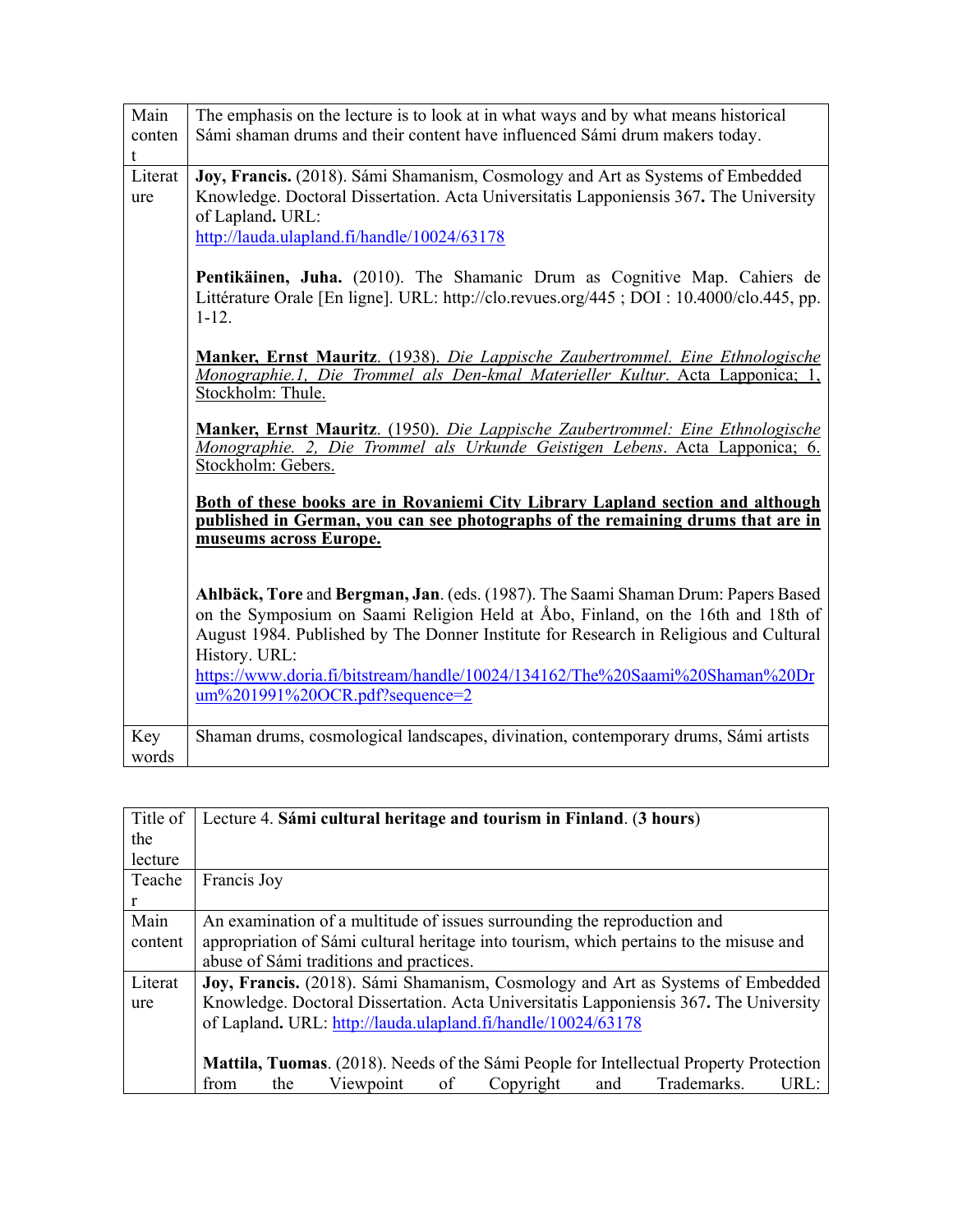|       | https://julkaisut.valtioneuvosto.fi/bitstream/handle/10024/161206/OKM 40 18 Needs    |
|-------|--------------------------------------------------------------------------------------|
|       | of the Sami people-WEB111218.pdf?sequence=1&isAllowed=y                              |
|       | Guttorm, Gunvor. (2007). Duodji – Sami Handicrafts – Who Owns the Knowledge and      |
|       | the Works? In: Solbakk, John T. Traditional Knowledge and Copyright. Sámikopiija,    |
|       | Karas-jok. Waasa Graphics Oy, pp. 61-94.                                             |
|       |                                                                                      |
|       | Joy, Francis. (2020). Sámi Cultural Heritage and Tourism in Finland. In: Tennberg,   |
|       | Monica., Lempinen, Hanna. & Pirnes, Susanna. (eds.). Resources, Social and Cultural  |
|       | Sustainabilities in the Arctic. 1. ed. Oxon: Routledge. (Routledge Research in Polar |
|       | Regions): 144-162.                                                                   |
| Key   | Cultural appropriation, drums, figures, symbols, tourism, fake art.                  |
| words |                                                                                      |

| Title of the lecture | Seminar class and presentations (4 hours)                                                                                                                                                                                                            |
|----------------------|------------------------------------------------------------------------------------------------------------------------------------------------------------------------------------------------------------------------------------------------------|
| Teacher              | Francis Joy                                                                                                                                                                                                                                          |
| Main content         | Students will present their work individually or in groups that will cover<br>one of the topics presented within the lecture series. Each person will be<br>given 5 minutes to speak. What they have learned will be assessed through<br>their work. |
| Key words            | Sámi traditions, spiritual practices, tourism, rock art, shamanism,<br>appropriation, learning outcomes                                                                                                                                              |

## *ASPB1108 Optional course 1 ECTS (6 h)*

**Food security and sovereignty in the Arctic** 

Lecturer: Dele Raheem

| Title of the lecture | Food systems and Climate change (2 h)                                                                                                                                                                                                                                                                                                                                                      |
|----------------------|--------------------------------------------------------------------------------------------------------------------------------------------------------------------------------------------------------------------------------------------------------------------------------------------------------------------------------------------------------------------------------------------|
| Teacher              | Bamidele Raheem                                                                                                                                                                                                                                                                                                                                                                            |
| Main content         | How food systems and climate change are inextricably linked. The way we<br>grow, process, distribute, eat, and dispose food contributes to climate<br>change, with consequences on sustainability and security of the food<br>system. We will take a critical look as to why and how the future of food in<br>the Arctic need to address the stark and urgent realities of climate change. |
| Keywords             | food security, food system, food industries, innovations, Arctic                                                                                                                                                                                                                                                                                                                           |

| Title of the lecture | Food security of Food sovereignty (2 h)                                                                                                                                                                                                                                                                                                                                                                 |
|----------------------|---------------------------------------------------------------------------------------------------------------------------------------------------------------------------------------------------------------------------------------------------------------------------------------------------------------------------------------------------------------------------------------------------------|
| Teacher              | Bamidele Raheem                                                                                                                                                                                                                                                                                                                                                                                         |
| Main content         | The relationship between climate change, agriculture and food security in<br>Arctic context. How food sovereignty is expressed in different spatial<br>contexts, the interconnection of food to the SDGs. An understanding of the<br>common language between policy makers, academics, and grassroots<br>activists towards resilience, food security and sovereignty. Group work will<br>be encouraged. |
| Keywords             | food sovereignty, resilience, sustainable development goals, Arctic                                                                                                                                                                                                                                                                                                                                     |

|         | Title of the lecture <b>Innovations around the Arctic food system <math>(2 h)</math></b> |
|---------|------------------------------------------------------------------------------------------|
| Teacher | Bamidele Raheem                                                                          |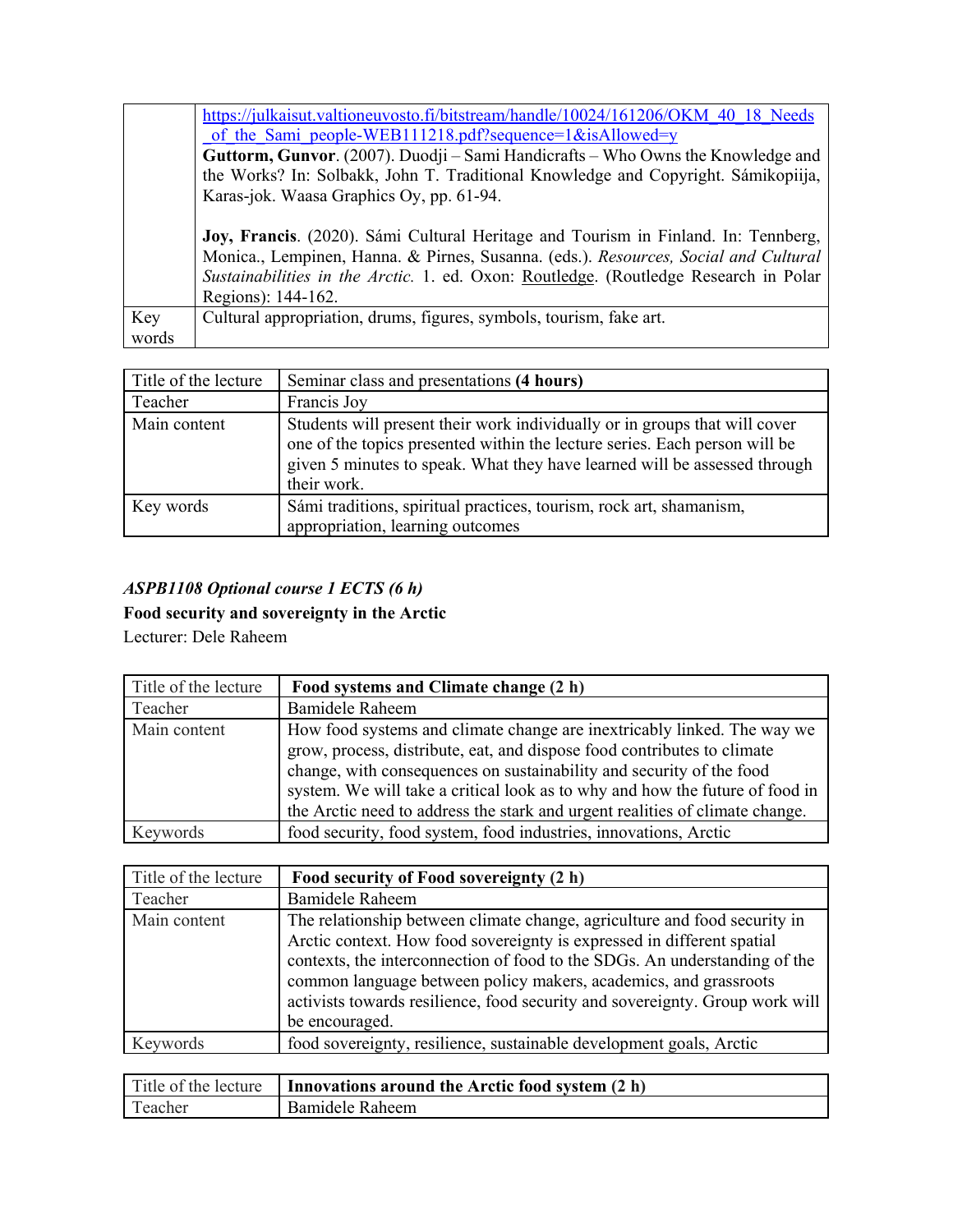| Main content | The innovations in the food system and how it helps sustainability in the<br>Arctic context. Digital tools along the value chain, prevention of food loss<br>and waste and the promotion of circular economy. Group work will be<br>encouraged. |
|--------------|-------------------------------------------------------------------------------------------------------------------------------------------------------------------------------------------------------------------------------------------------|
| Keywords     | digital tools, value chain, food industries, circular economy, Arctic                                                                                                                                                                           |

| Literature | - Hossain, K., Raheem, D. and Cormier, S. 2018. Food security       |
|------------|---------------------------------------------------------------------|
|            | Governance in the Arctic-Barents region. Book published by          |
|            | Springer Nature.                                                    |
|            | http://www.springer.com/us/book/9783319757551#aboutBook             |
|            | - Cormier, S and Raheem, D. 2018. Food security in the Barents      |
|            | region. Book chapter published by Routledge.                        |
|            | https://www.routledge.com/Society-Environment-and-Human-            |
|            | Security-in-the-Arctic-Barents-Region/Hossain-                      |
|            | Cambou/p/book/9780815399841 (e-book).                               |
|            | - The 2016 State of Food and Agriculture: Climate change,           |
|            | agriculture and food security http://www.fao.org/3/a-i6030e.pdf     |
|            | - Hossain, K., Hermann, T. and Raheem, D. 2018. Food (in)Security   |
|            | across the Circumpolar Arctic. Book Chapter 38 in Handbook on       |
|            | Arctic Security. Routledge.                                         |
|            | - Raheem, D. 2018. Food and nutrition as a measure of resilience in |
|            | the Barents region. Urban Science. 2018, 2, 72.                     |
|            | https://doi.org/10.3390/urbansci2030072. Multidisciplinary Digital  |
|            | Publishing Institute (MDPI), Switzerland (open access).             |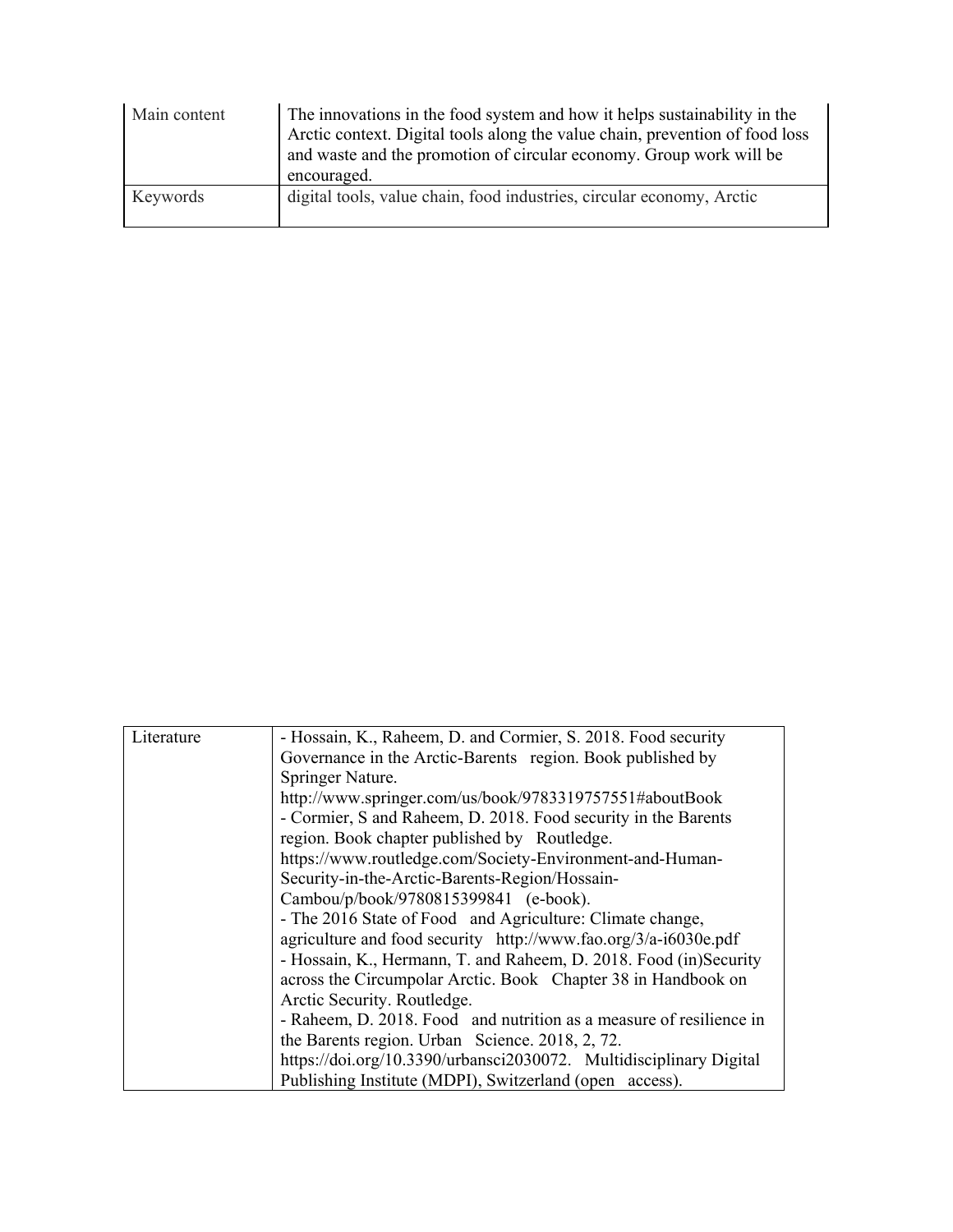| - Nilsson L.M., Evengård B. 2015. Food Security or Food             |
|---------------------------------------------------------------------|
| Sovereignty: What Is the Main Issue in the Arctic? In: Evengård B., |
| Nymand Larsen J., Paasche Ø. (eds) The New Arctic. Springer,        |
| Cham.                                                               |
| - Food Sovereignty of the Indigenous Peoples in the Arctic Zone of  |
| Western Siberia: Response to COVID-19 Pandemic (open access):       |
| https://www.mdpi.com/1660-4601/17/20/7570                           |

## *ASPB1109 Optional course 1 ECTS (6 h)*

## *Arctic: home for people and animals*

Lecturer: Terhi Vuojala-Magga

| Title of the lectures | Human-animal relations (6 h)                                                                                                                                                                                                                                                                                                                |
|-----------------------|---------------------------------------------------------------------------------------------------------------------------------------------------------------------------------------------------------------------------------------------------------------------------------------------------------------------------------------------|
| Teacher               | Terhi Vuojala-Magga                                                                                                                                                                                                                                                                                                                         |
| Main content          | The course is focused on the relation between people in the northern                                                                                                                                                                                                                                                                        |
|                       | communities of Lapland and semi-domesticated/domesticated animals.                                                                                                                                                                                                                                                                          |
|                       | Human approaches towards animals will be compared with animals' life in                                                                                                                                                                                                                                                                     |
|                       | human proximity as well as in wilderness. The lectures are based on                                                                                                                                                                                                                                                                         |
|                       | authentic video and photo materials on the arctic animal behaviour and                                                                                                                                                                                                                                                                      |
|                       | interaction by Terhi Vuojala-Magga.                                                                                                                                                                                                                                                                                                         |
|                       | Reindeer: Reindeer behaviour according to sex, age and season.<br>Dog: Free spirit forest dog, natural behaviour and working role.<br>Sheep: Social behaviour and personalities.<br>Animal interaction: interaction between each other, power<br>$\bullet$<br>relationship, fear<br>Ecology of life, niche construction theory<br>$\bullet$ |
| Keywords              | Visual anthropology, reindeer, forest dog, sheep, niche construction theory,<br>animal behaviour                                                                                                                                                                                                                                            |